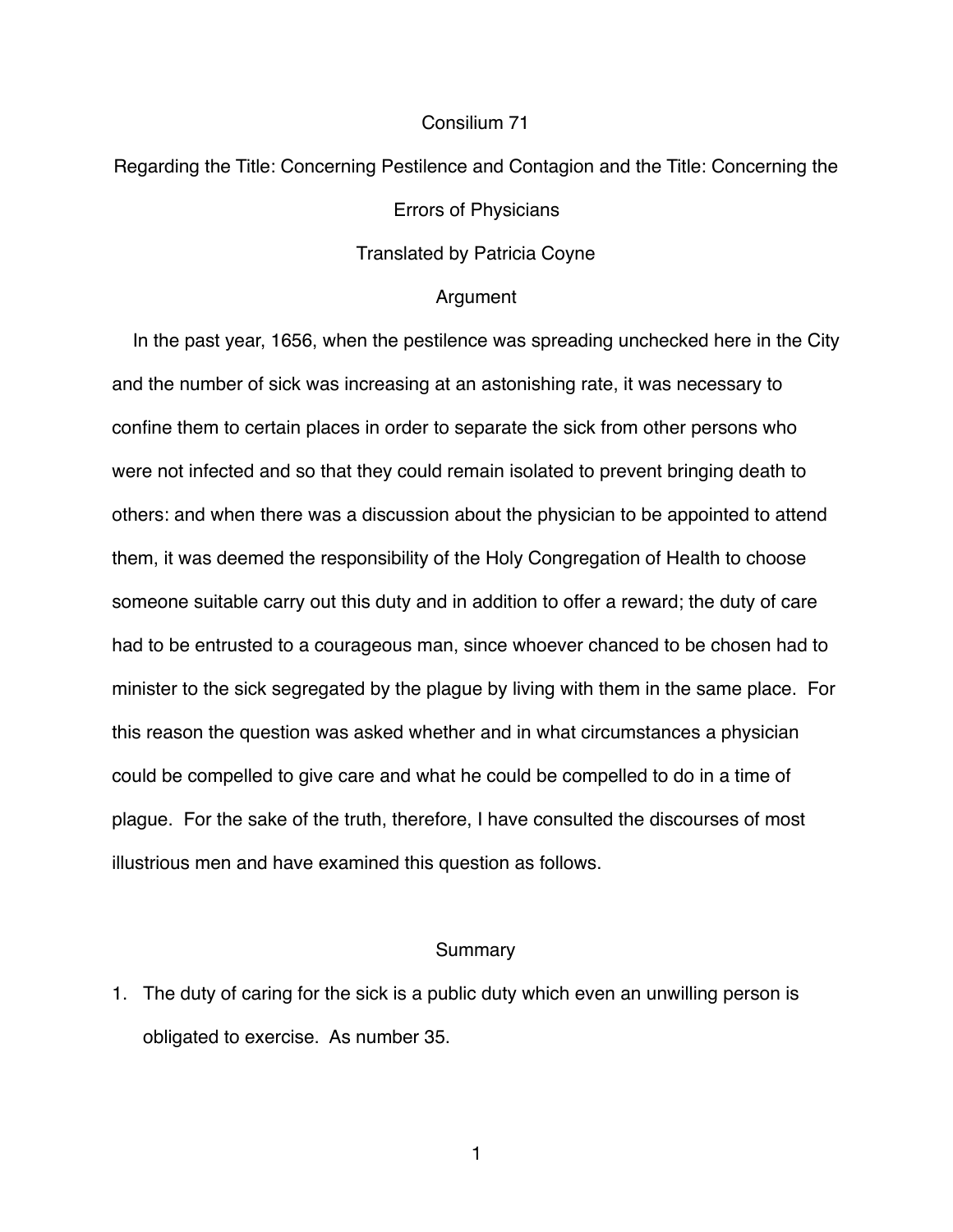- 2. A physician is duty bound to give care to a sick person whose life is in danger, otherwise he will be held on a charge of homicide if the sick person should die.
- 3. A physician is strictly bound by law to give care even against his will. As number 36
- 4. A person with pestilence is said to have been placed in danger of death.
- 5. When and who may be said to be placed in danger of death
- 6. A physician who refuses to tend a sick person, when he is able to heal them and who then dies, is said to have killed that person.
- 7. A physician is bound to give care even to those who are unwilling and refuse care and even those who are ungrateful. See following number.
- 8. See number 39.
- 9. A physician enjoys many privileges so that he may take on the care of public health.
- 10. The services of a free Art ought to be free.
- 11. A physician receives remuneration in the form of an honorarium.
- 12. A physician cannot be forced to do those things which his Art does not oblige him to do.
- 13. The plague is an incurable disease sent by God. See number 44
- 14. A physician who practises medicine in a way contrary to the principles of his Art is making a grave error.
- 15. A physician is not bound to give care in hopeless cases.
- 16. A jurist cannot be compelled to take upon himself the defence of a hopeless case in a court of law.
- 17. A physician who undertakes the care of a hopeless case does harm to no one. See also number 44.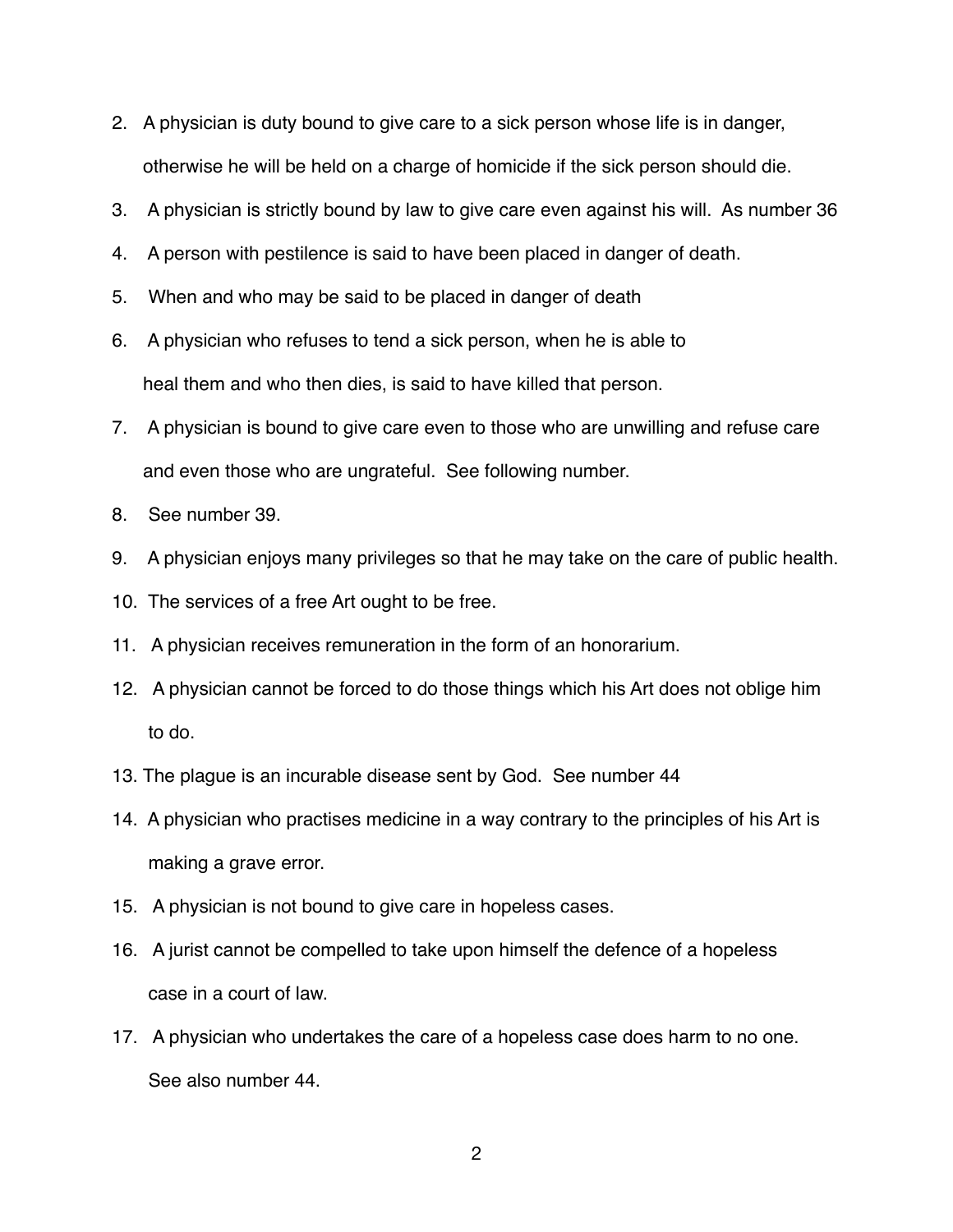- 18. No one is constrained to look out for the health of another when there is danger to themselves. See numbers 42 and 45.
- 19. The first work of Charity is to care for one's own health
- 20. A person who approaches a place infected by the plague is said to test God.
- 21. A physician who is not employed by the state cannot sometimes be compelled to give care. See numbers 46 and 47.
- 22. A physician employed by the state is not obliged to take extraordinary cases.
- 23. A physician is not bound to tend the sick when there are other doctors available.
- 24. A physician is not bound to care for a poor man if there are other doctors available who are able care for him.
- 25. A physician can sometimes be compelled to give care when there is no other doctor able to do so.
- 26. In a time of plague even a physician who has not been employed [by the state], can be compelled to give care when no others doctors are available. See the following number.
- 28 In a time of plague, when there are several doctors in a place, none of whom wishes to give care, one or more can be compelled to give care according to the result of a casting of lots.
- 29. When several persons wound a man who then dies, no one of them may be condemned to the punishment for homicide except in extraordinary circumstances. See the following number.
- 31. In the case of a disease where no contagion is involved, any physician can be compelled to give care when no other physicians are available.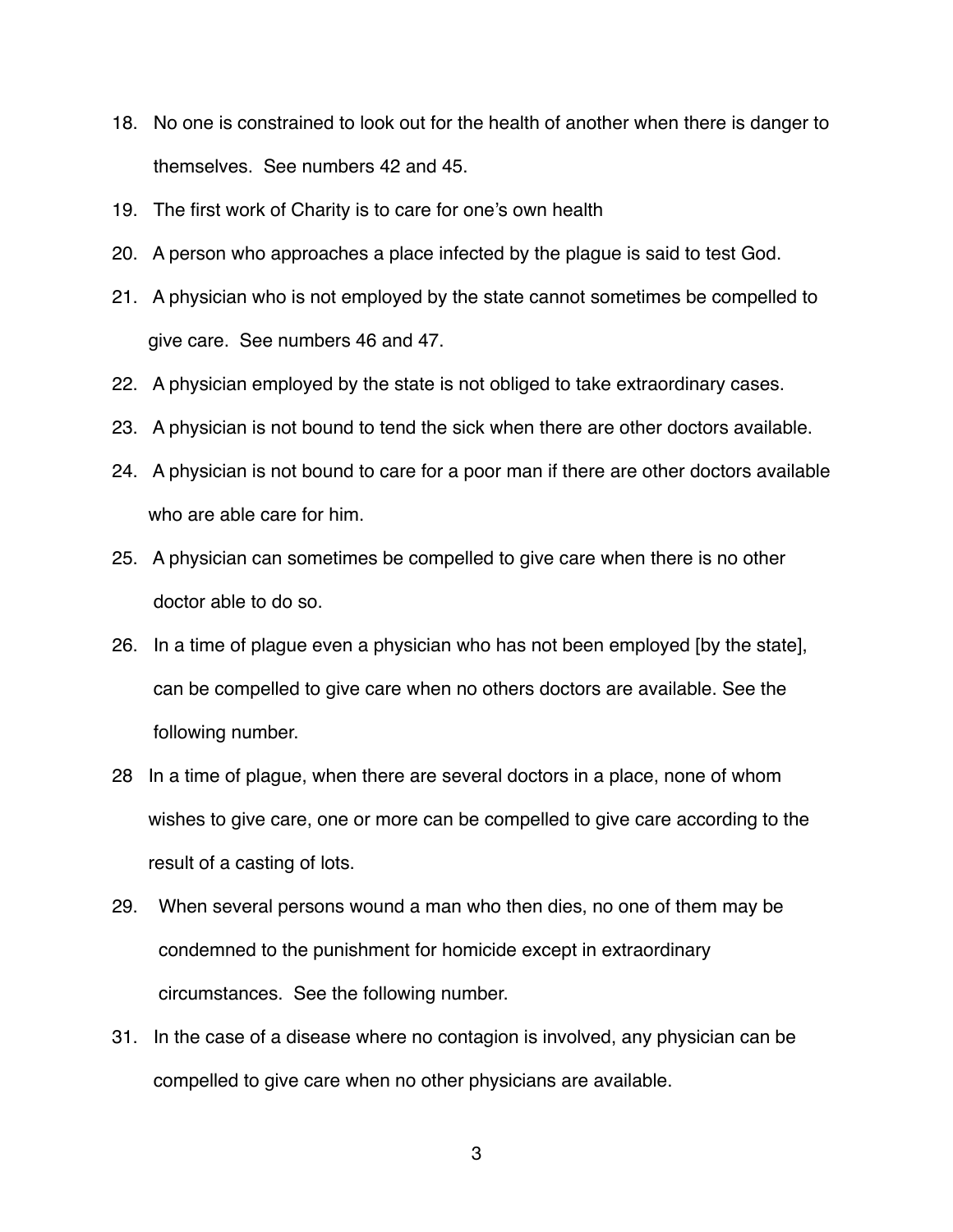- 32. Although a physician can sometimes be compelled to give care in the case of an infectious disease, he can never be compelled to live together with those infected.
- 33. In a time of plague, a physician can serve through a substitute.
- 34. A physician cannot be compelled to give care without remuneration, which in a time of plague ought to be greater than usual
- 35. There are two kinds of public duties.
- 37. Public welfare must be put before private welfare.
- 38. A physician may sometimes accused of causing the death of a sick person if he has neglected to give him aid.
- 39. A physician is not bound to give care to those who refuse it or are unwilling unless they are demented.
- 40. When and to what extent is a physician bound to give care on account of privileges which he enjoys.
- 41. The obligation of a practitioner to exercise his Art when the necessity of public safety demands this service takes nothing away from the freedom of the Art.
- 42. The interests of public safety outweigh any argument to the contrary.
- 43. When a physician can rightly undertake the care of incurable diseases.
- 48. Those who have a place in the practice of medicine also have a place among others who come under the name of physician and are considered to be among his assistants.
- 49. Physicians cannot be compelled to give care by violence or threats, but they may be easily convinced by the offer of a sufficient reward.
- 50. An exhortation to doctors.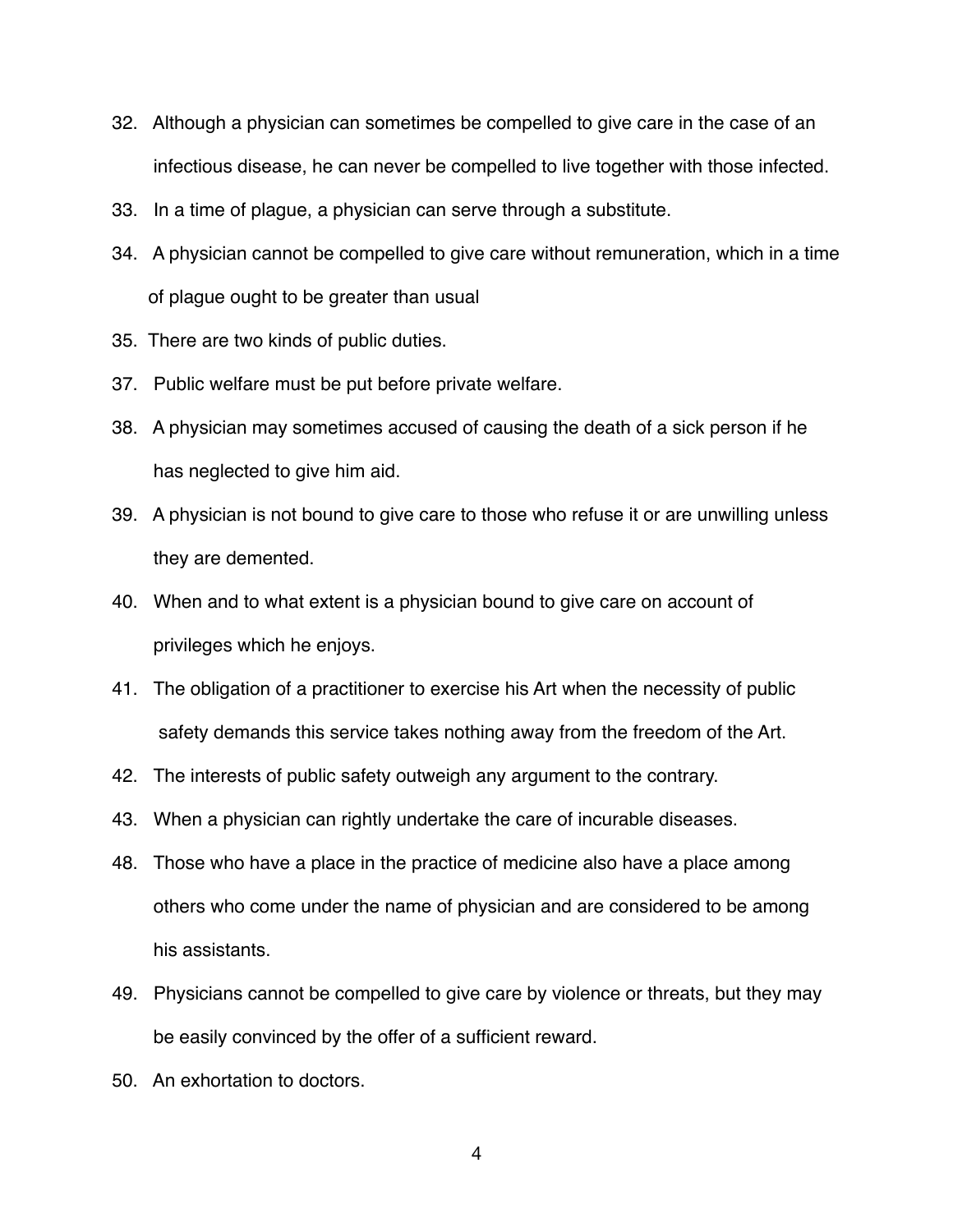There are many arguments which can be put forward to demonstrate that a doctor can be obliged and even compelled to give care, yet there are just as many which argue the contrary opinion. Therefore, each argument must be examined separately, both those which are seen to present the affirmative position and those which argue the negative so that in this way, with the arguments set out one at a time on the scales, we may arrive at the truth of the matter.

# 1.

 First. The arguments for the positive are stated, namely that a physician can be obliged and compelled to give care since the duty of care is a public service which any public servant, even one who is unwilling, is bound to undertake, as Ripa states on this very proposition: *Ripa in tract. de Peste. part. 2. partic. ultimo. num. 90, and* Carrocius *de loc. & cond. part. 3., quaest. 8. n.16 and following ad interpr., l. Ne cui, C. loc.* Thus a physician can be compelled by a judge to offer his services. Moreover, I ask are public services demanded of specific persons on condition that they offer these services to assist the public in an emergency? For specific persons are appointed as suitable for this particular service and for public duties to no purpose unless they can be bound to practise their duties, at least whenever necessity requires this service, even though they are unwilling; for if they cannot be compelled, it does not seem that the public interest is sufficiently provided for.

# $2 - 5$ .

Second. A physician is bound to give care to any person in danger from an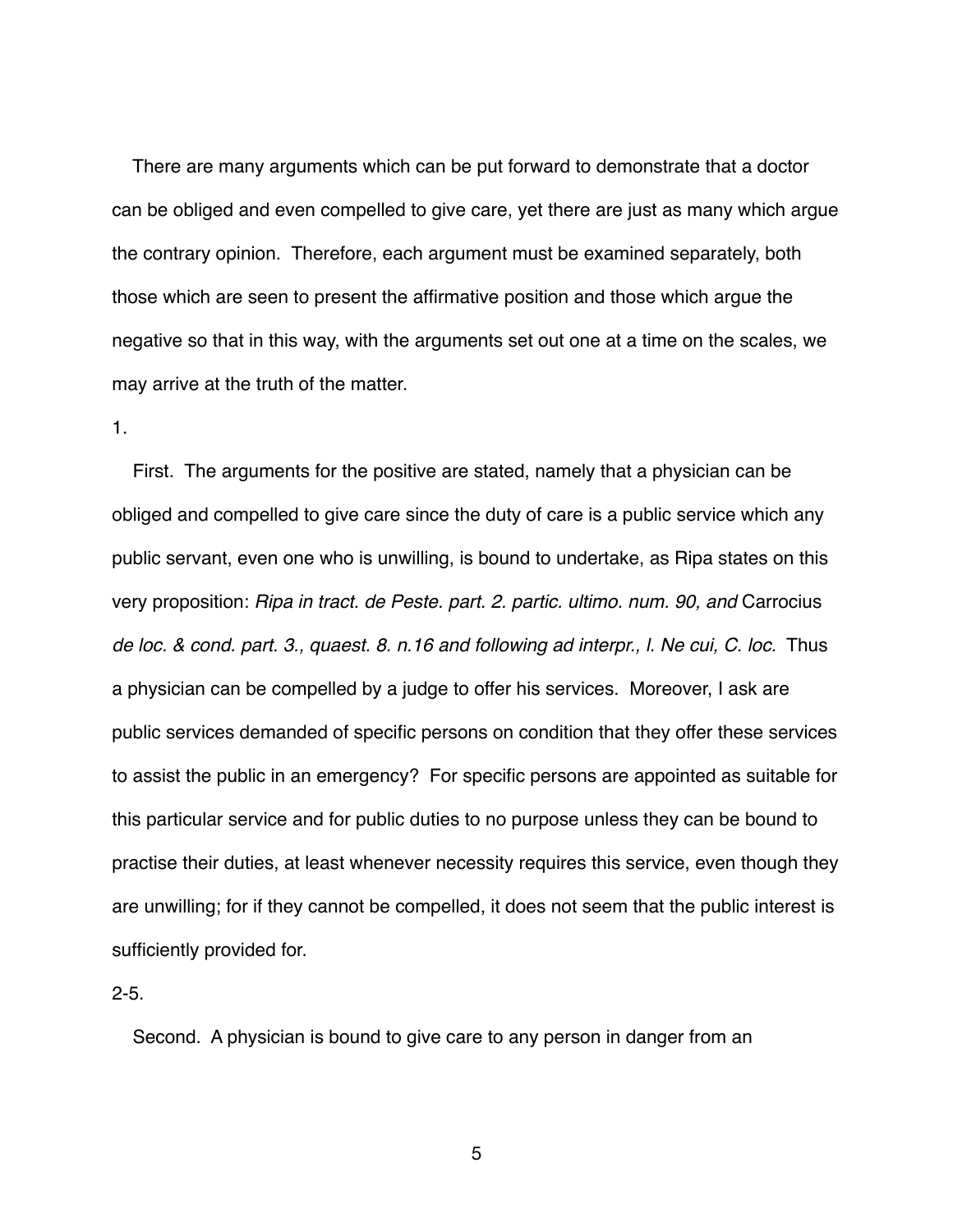existing disease, to the extent that if he is negligent and refuses to give care and the person dies, he is considered to have killed that person, again see Ripa *the same work num. 78.* For*,* as Seneca said, cited by Joan. Bapt. Codroch. *de Christ. med. rat. lib. 1. cap. 33,* he who is able to give succour to one about to perish dies himself when he does not give care. Indeed, not only is a physician bound to give care to a sick person who is in manifest danger, but simply and without exception he is bound by strict law to give care, even though unwilling, otherwise he commits mortal sin, so Ripa *loco citato num. 88.* This especially applies when no other physician is present who is able to aid the sick, for if he has abandoned the sick, then no law, no ingratitude or whatever other reason excuses him from mortal sin, as physicians attest, Joan. Baptist. Silvatic. *in suo Med. cap. penult*. Consequently, with this understanding of the truth of the position, a dphysician can even be compelled to give care by a bishop so that he may cease from sin, as Ripa adds next. Therefore, if a physician can be so obliged to give care that he can be compelled to give care at any time, how much more can he be compelled to do so when the sick are placed in clear danger of death and when the sick are placed in even greater danger of their lives, as when they are taken with the plague? For it is certain the plague is a danger of this kind and it is with very good reason that a person infected with the plague is said to have been placed in mortal danger, Ripa, see below, *num. 46.,* Paris. *de Resign. benefic. lib. 12. quaest. 6. num. 13,* and very rightly, since a person is said to have been placed in mortal danger when he has been placed in manifest and proximate danger of death: Ripa *in tract. de Pest. part. 2. partic. 3. num. 47*, Navarr. *in 2. part. Decretal. cap. 26. n. 31,* Barbos. *de offic. & potestat, Episcop. alleg. 15 .n. 52. part. 2, he* who is seized by the plague is placed in such manifest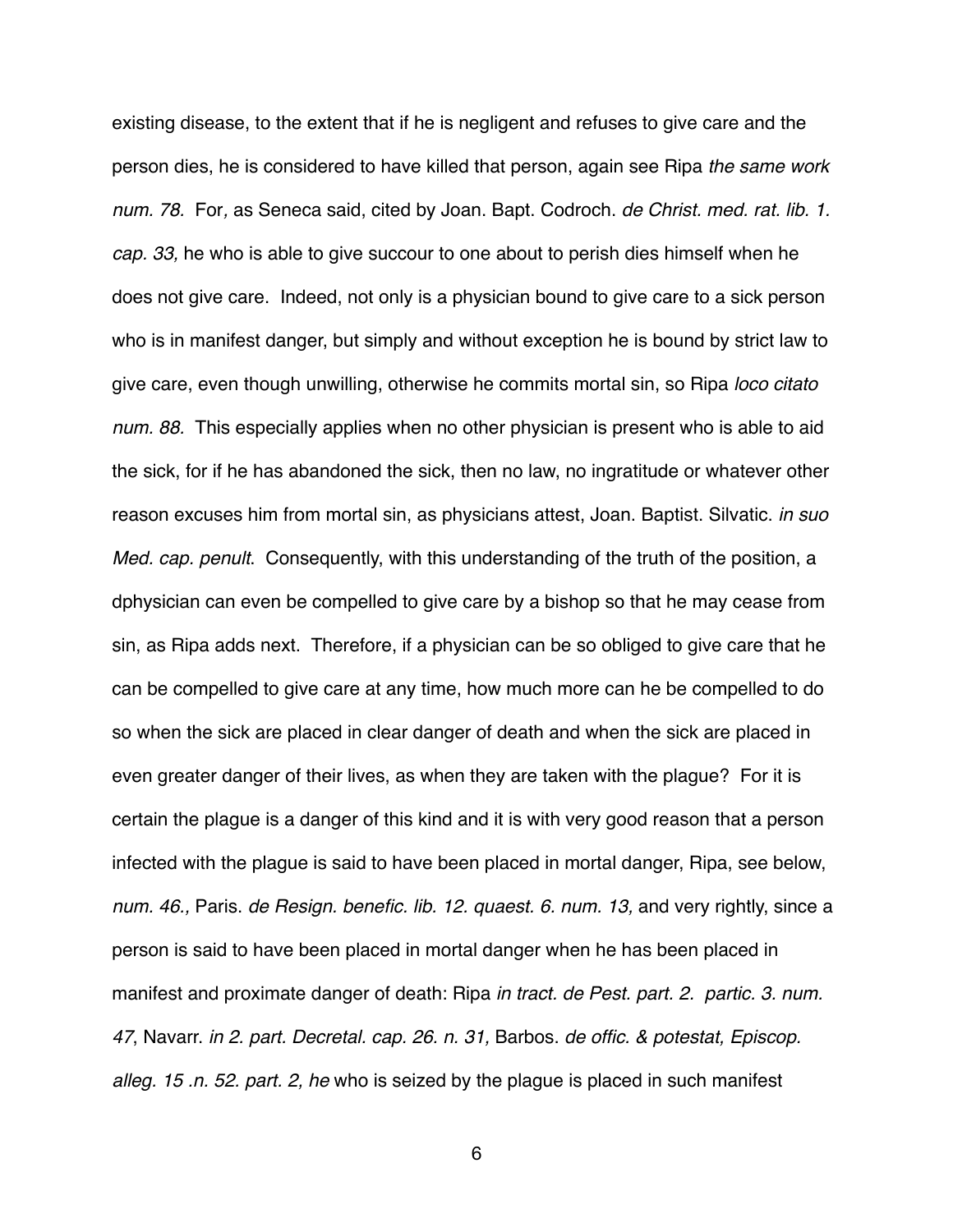danger of death that he can hardly ever hope to escape it, certainly when scarcely one out of ten is saved from the virulence of the plague and usually even fewer survive since it spares no one, as I said elsewhere, *lib. 3 Quaest. Medico-Legal. tit .3, quaest. 2. num. 15 and following,* Rodericus a Castro *libra 3. Med. c. Polit. cap.18.* That this is true is attested also by very many jurists and doctors and other professors writing about the plague, for this is the one characteristic of the plague by which it is distinguished from a simple epidemic, namely that it kills the greatest number of people possible, Galen. *lib. 3. in tertium Epid. cap 20.*

6.

 Third. According to the works which have been consulted, he who does not wish to give healing when he is able to do so is considered to have killed, according to *1 Regum*, Rodericus a Castro, *loco citato, cap 13,* Codronch *de Christ. med. rat. lib. cap. 34*. Indeed, since by the law of Charity each individual is bound to protect another person if that person is in danger of being killed by someone and otherwise that individual commits a mortal sin, see Alphons. Vivald. *in Candel. Aur. part. 3. tract. de Irregul. & 6. de Homicid. n. 5,* so much more will a physician be bound to heal the sick, especially one who is in clear danger of his life, as when a person is seized by the plague. This is also proved a fortiori since out of human kindness and piety physicians are bound to offer care to enemies and to extend help to those imploring aid, even to barbarians and to any person whomsoever, even to the veriest strangers, and as likewise Rodericus a Castro loco citato adds: how much more will we be bound to heal our fellow citizens and our brothers placed in extreme danger of death lest they perish from the plague? If we deny this help and rightly incur the the stain of impiety against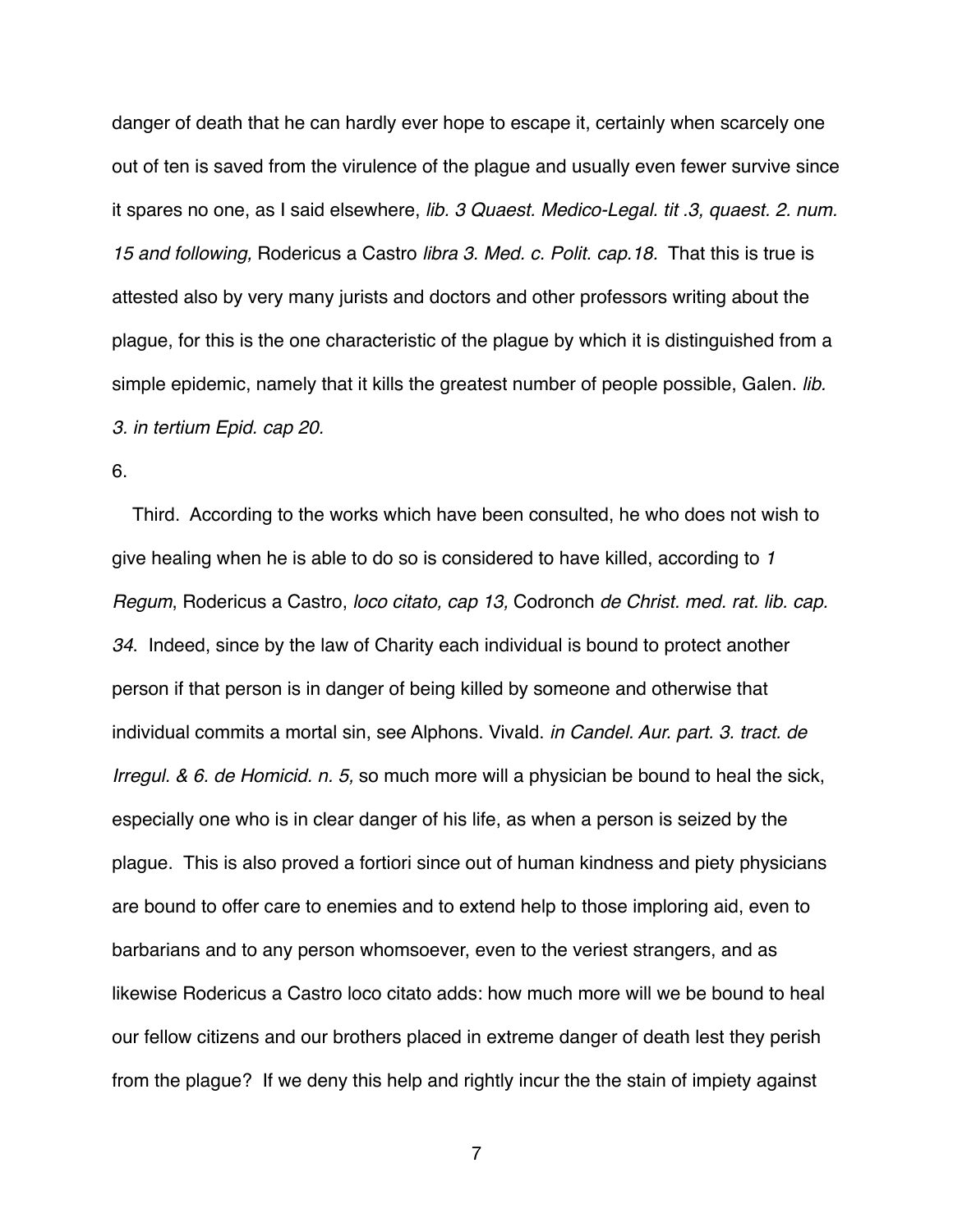ourselves, everyone will be able to rise up and, not without reason, assert that we are considered to have killed them and thus we will be charged with homicide, as was stated above.

 Indeed consider what the law of Charity embraces, as it is extended even to the beasts, for in *Deuteronomii cap. 22. vers. 4,* the sons of Israel are commanded to help an ass or an ox which has fallen. *Si videris Asinum fratris tui, aut Bovem occidisse in via, non despicies, sed sublevabis eum eo*. [ If you shall have seen the ass or the ox of your brother which is fallen on the path, you shall not look aside, but raise them up with him.] How much more, therefore, does this same law of Charity oblige us to help our neighbour who is in danger not from some accident or other but who has been overcome by certain destruction and inevitable death unless help is given immediately? 7.

….Fourth. A physician is fettered by such a strict tie of obligation to give care that he is bound to offer help and healing not only to those who are willing and asking for help, but even to those who are not willing and thus who refuse help, Abb. *in cap. ad aures, de aetat. & qualit. n. 7,* Ripa *de Peste, part. ult. partic. 2. num. 103,* Navarr. *in Manual. cap.25. n. 6.* and others among the experts in Canon Law cited in Codronch. *ex Medicis loc.cit.*

8.

 Nor is a physician bound to give care only to those who offer recompense, but also to those who are ungrateful and refuse to offer remuneration, since the Art is binding even for such as these, Hippocrat. libr. de Praecep. num. 4, who says : *Nam multo melius est a morbo convalesenti exprobare, quam calumniose affectos deferere.* [For it is much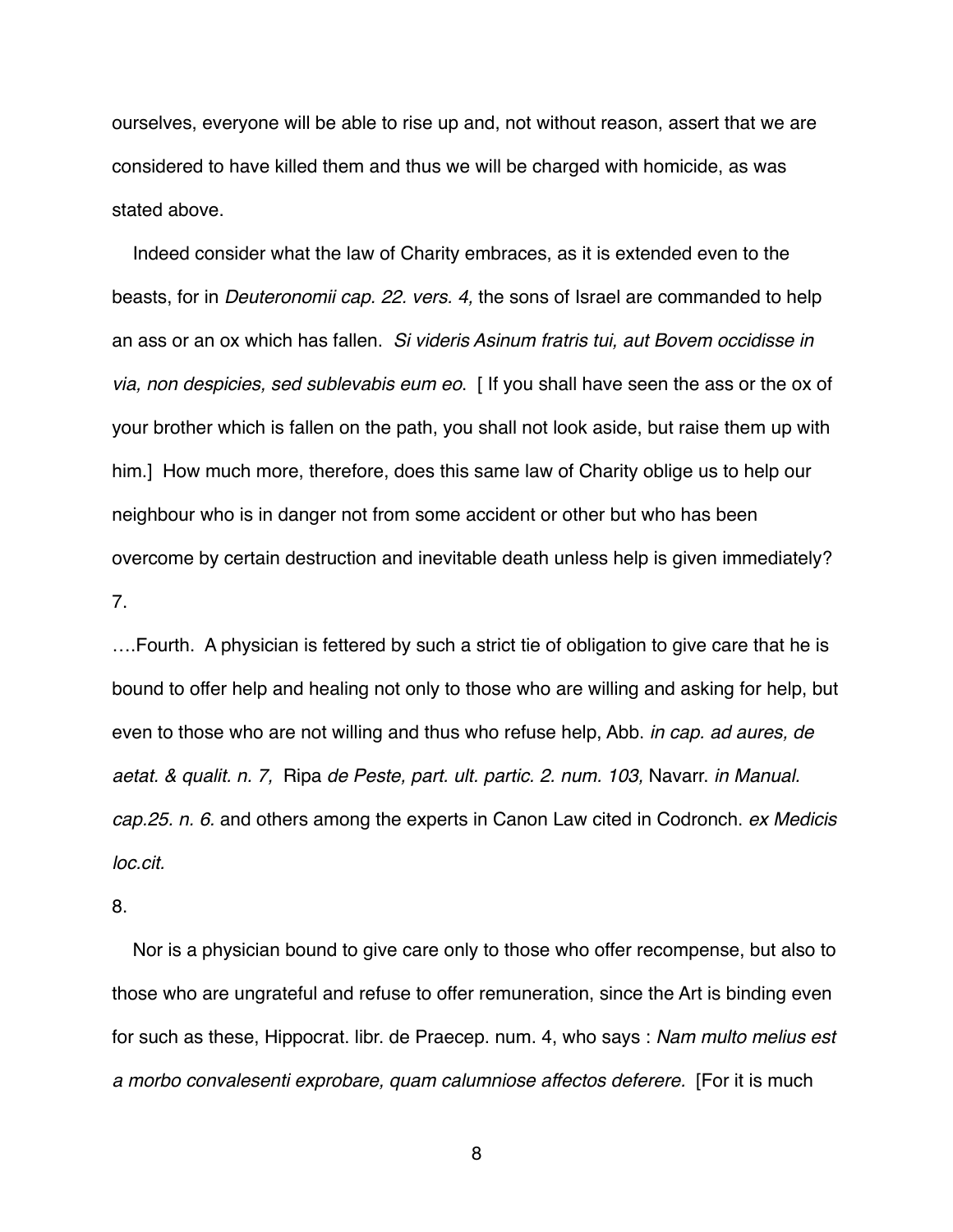better to reproach someone one recovering from a disease than to neglect to their detriment those afflicted.] Therefore, as one bound by a greater obligation, he must be resolved to give care to the sick who implore him for help against the approach of death.

 A physician is considered to have no possible way to escape from these injunctions. Indeed, rather he must be compelled by the highest justice to give care to those who are in failing health and especially to those placed in evident danger, as are those suffering from the plague, who are suffering under a much greater necessity, so great indeed that unless he immediately gives them help, their lives are over.

9.

 And finally, since physicians have attained the laurel crown of a doctorate, they are honoured with many privileges solely because they bear the responsibility for the care of public health, *lib. 1.1. de variar. & extr. cognit.* Indeed, Galen attests, *lib. 1. de Décret. Hippoc. & Plat. cap. 5. in princip.,* that this is so and it is for this reason that many are called to practise medicine, that is because of the immunity from the laws granted to them and the exemption of the state. To this there is taken into consideration also the law stated by the emperor Julian which exists among his works after *Epist. 25. edit. Paris.* whose words are as follows: *Artem Medicam Hominibus salutarem esse, usus ipse demonstrat; quare eam a caelo delapsam non immerito Philosophi praedicant; etinim Naturae nostrae infirmitas, & valetudinis offensiones, quae quotidie incidunt, per hanc corriguntur: quamobrem sicut aequitatis ratio postulat, nos superiorum Regum auctoritatem, & vocem secuti, pro nostra humanitate jubemus, vos Senatoribus muneribus liberos in posterum vivere.* [its very practice demonstrates that the Art of Medicine is beneficial to mankind, wherefore the philosophers rightly proclaim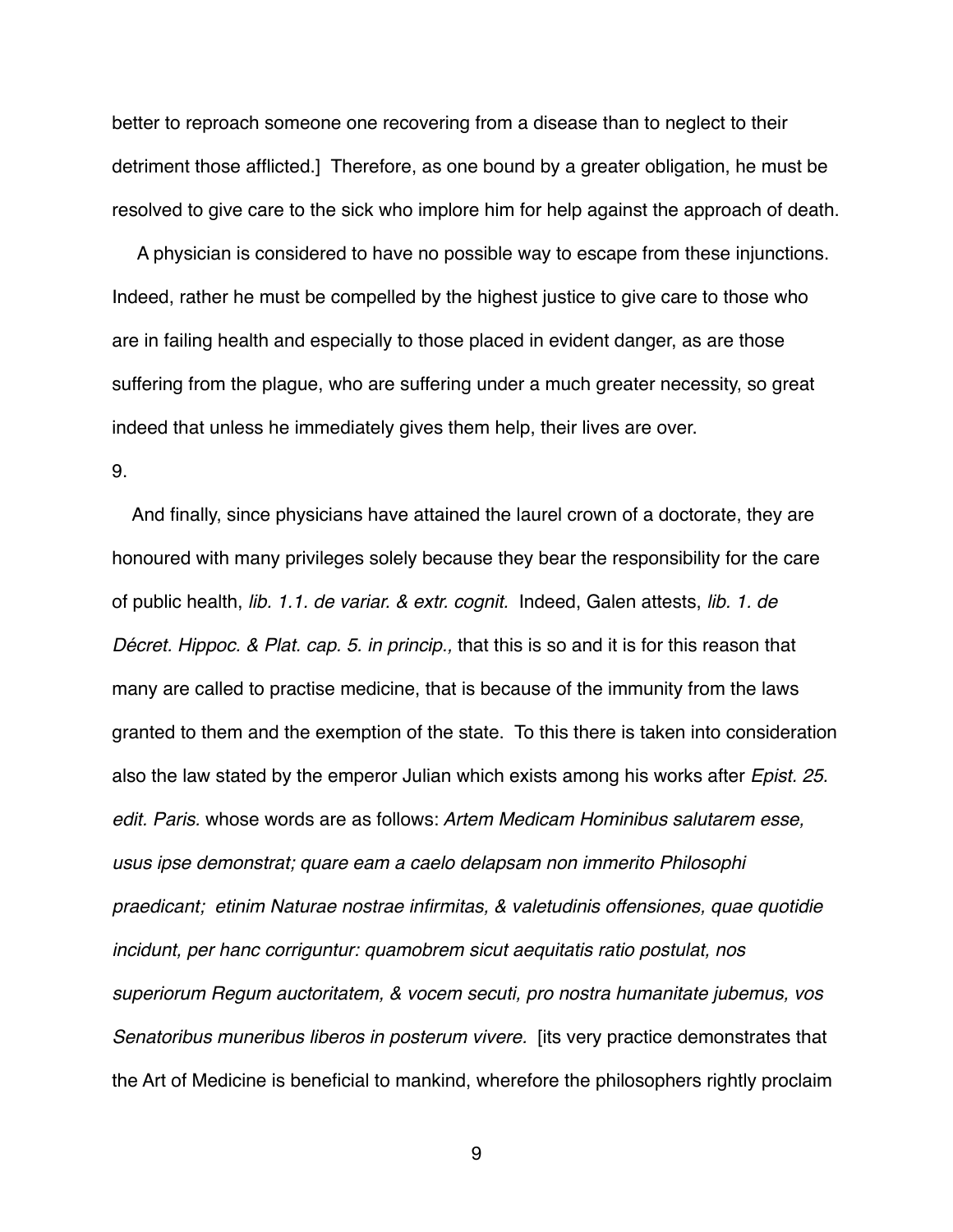that it came down from heaven; for the weakness of our nature and the misfortunes of sickness which daily occur are set right by it; for which reason, as the doctrine of justice demands, non by the authority and voice of earlier kings, but for the sake of our humanity, we order you to live henceforth free from the duties of senators.] Therefore, for this very reason, physicians are considered also to be bound to give care to the sick, even though they are unwilling. Moreover, since they are obligated to do this because it is to their own advantage, in no way and with no excuse can they release themselves from their responsibility, but are under absolute obligation, especially in times of the direst necessity or in the midst of a virulent plague, to offer aid by giving care to the sick; for when they give care in time of plague they are enriched by other privileges and exemptions and their remunerations are also increased, and rightly, because they expose their own lives to manifest danger. Therefore, the service of a physician giving care in a time of plague to those who are infected with the plague deserves much more than if he were to give care to those sick from other diseases; Corneus *consil. 347. num. 6. insin. vol. 1*. Moreover, in this respect doctors are considered to be the same as soldiers, for soldiers also enjoy many privileges but are also bound to serve even against their will unless they obtain their discharge. The same also must be said of physicians after they have attained the laurels of a doctorate and wish to enjoy the privileges granted to this rank.

10, 11, 12.

 Some, however, who for their part are not altogether without reasons with no less weight, advocate the contrary position, namely that a doctor cannot be compelled to offer care. First. The Art of Medicine is a free art and the services of a free art ought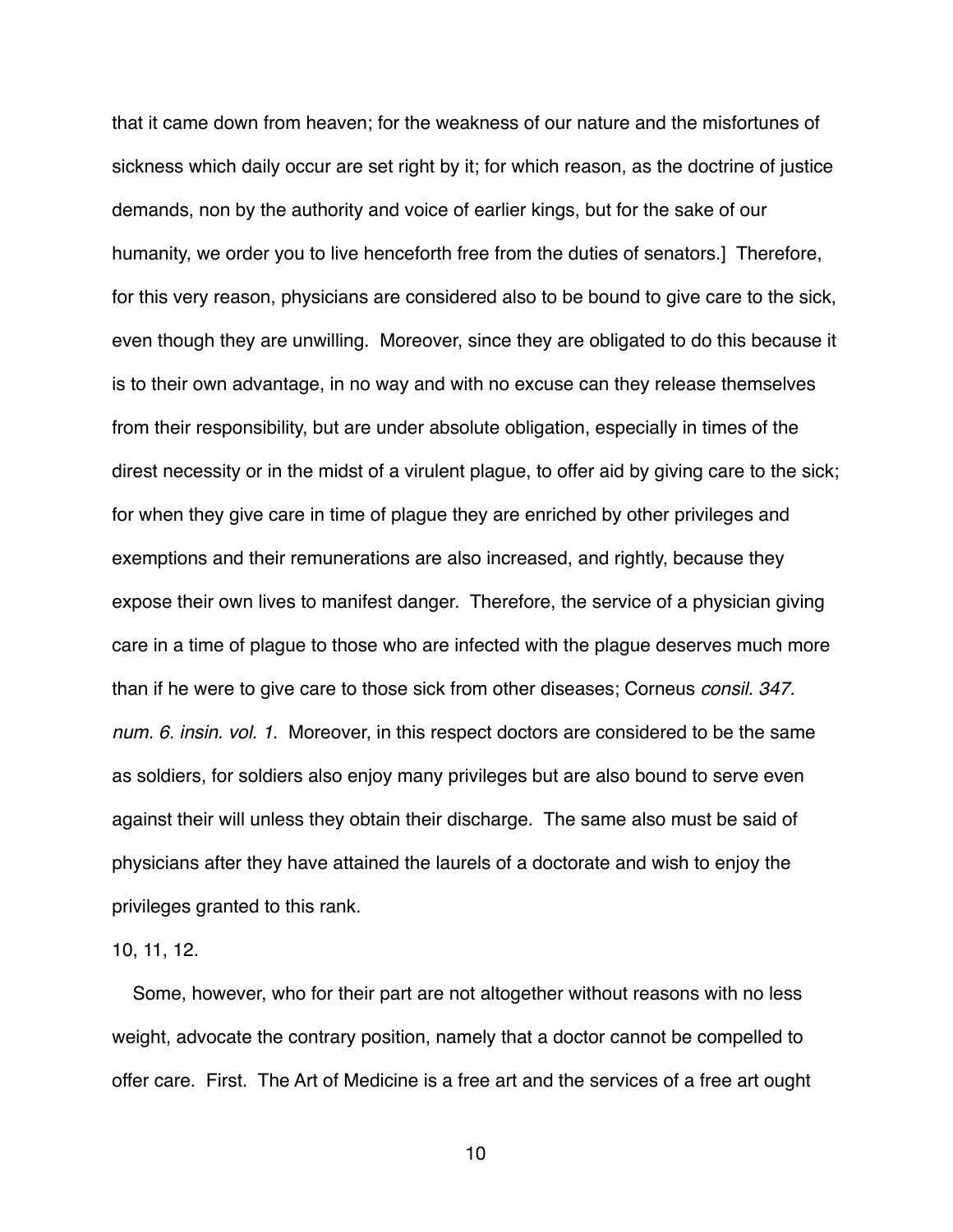also to be free, Hippocrates in *Epist. ad Abderit.*, and although by accepting a fee, a physician constrains his art to serve, as Hippocrates *ibid.* added, this constraint only occurs when a doctor accepts what is offered to him as a fee and is eager to demand payment acrimoniously and forcefully, as if it is owed to him, not when he accepts something as an honorarium and a sign of gratitude; for then if he is given something, he accepts it and if nothing is given ,he does not demand anything, for so he is bound to do by the precepts of his Art. Therefore, since a physician has in no way obliged himself to serve and give care to anyone, he cannot for any reason be compelled to do so, since clearly he is not bound to give care, much less will he be bound to do so in a time of pestilence.

# 13, 14

 Second. Specifically in respect to the plague, a physician cannot be compelled to do those things which his Art does not oblige him to do, but by the precepts of his Art a physician is not bound nor should he undertake the care of incurable diseases, as, according to the precept of Hippocrates and the consensus of all doctors, Rodericus a Castro reports *in Medic. Polit. lib. 3. cap.18.* The plague is an incurable disease, as this same Rodericus proves *ibid.,* since the plague is a disease sent by God, as all those writing about the plague admit and therefore it is called a trial of God with mankind which the strength of man is not able to resist; Ripa *de Pest. part. 1 num…..,* for such diseases cannot be cured by human Art or natural remedies and therefore a physician cannot nor ought not be compelled to care for those infected with the plague; indeed, he ought to abstain from giving them care, if he wishes to act in accordance with the dictates of his Art, otherwise he would be acting contrary to the precepts of the Art which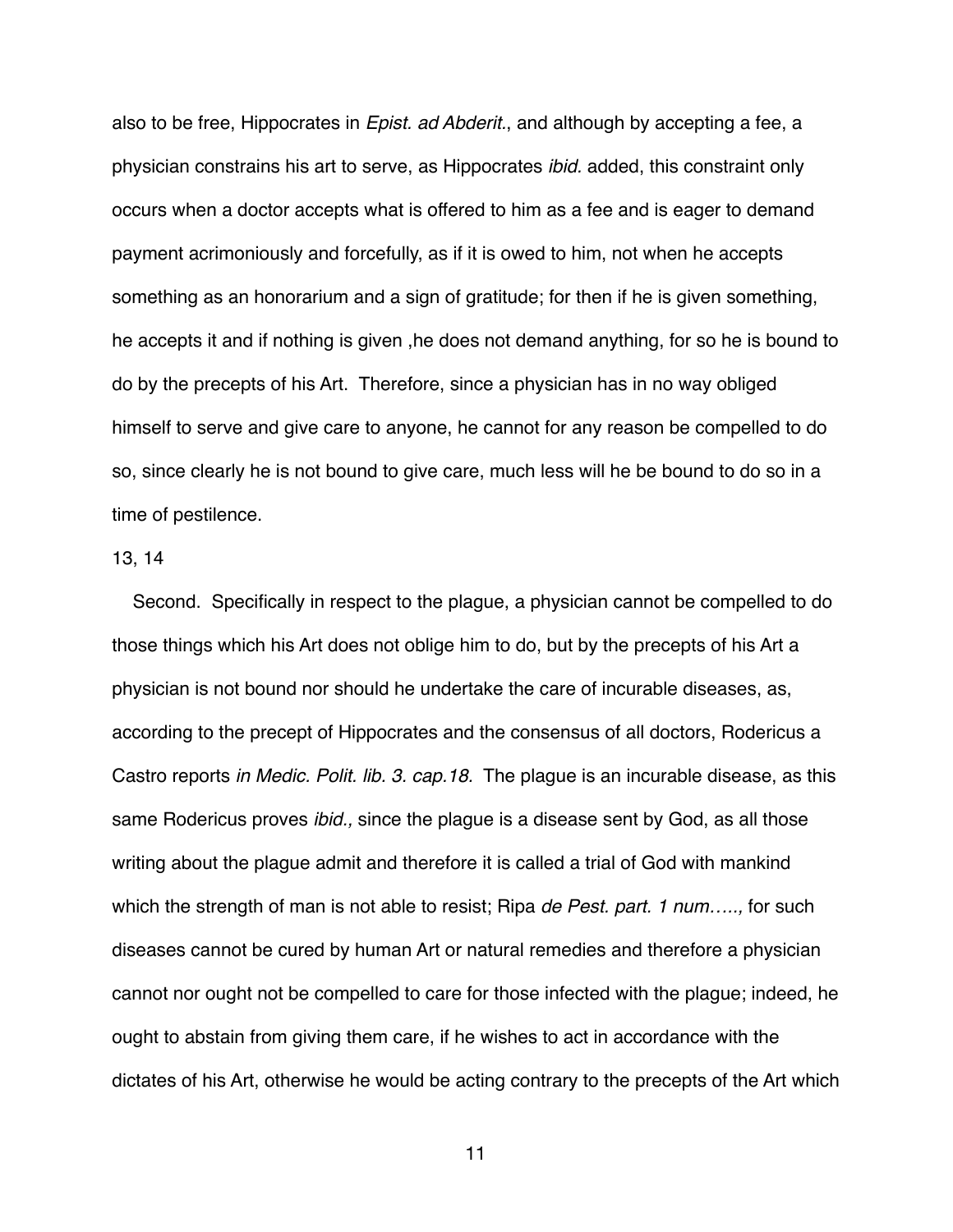prohibits undertaking care of those who have succumbed to the disease. Moreover, a physician who acts against the dogmas of his Art errs greatly, as is proved elsewhere *lib. 6. har. quaest. tit. 1. quaest. 7. n. 2.* 

15,16, 17.

 But also a physician is not bound to bring help to those whose lives are despaired of, according to the precept of Hippocrates *in lib. de Arte, num. 4,* and Celsus *lib. 5. sua Med. cap. 26;* on their authority Zacutus Lusitans, *in introit. ad Praxim, Praecept. 16*  and those jurists in agreement state that as a jurist cannot be compelled to take on the defence of a hopeless case, just so a physician cannot be compelled to care for the hopelessly ill, as also Rip. *de Peste, part. 2. partic. ult. num. 92,* although more truly and reasonably he says to the contrary *ibid.* that a doctor undertaking the care of a hopeless illness does injury to no-one, as does an advocate taking on the defence of a hopeless case; however, it is certain that a physician brings help to those who are despaired of because of their disease to no purpose, since they are not able to remedy it and a doctor causes enough and more than enough harm to the public interest by giving care to those who are already despaired of, since it is for that reason that the Art later may become a matter of ridicule and remedies brought into bad repute to the prejudice of others whose cases are not hopeless, since they can be helped by these same remedies which are applied to hopeless cases in vain, but which they shun believing them to have been useless. Therefore, according to what has been said previously, since those who are afflicted with the plague are despaired of because of the ferocity and malignancy of the disease, a physician should not be compelled to offer help to them.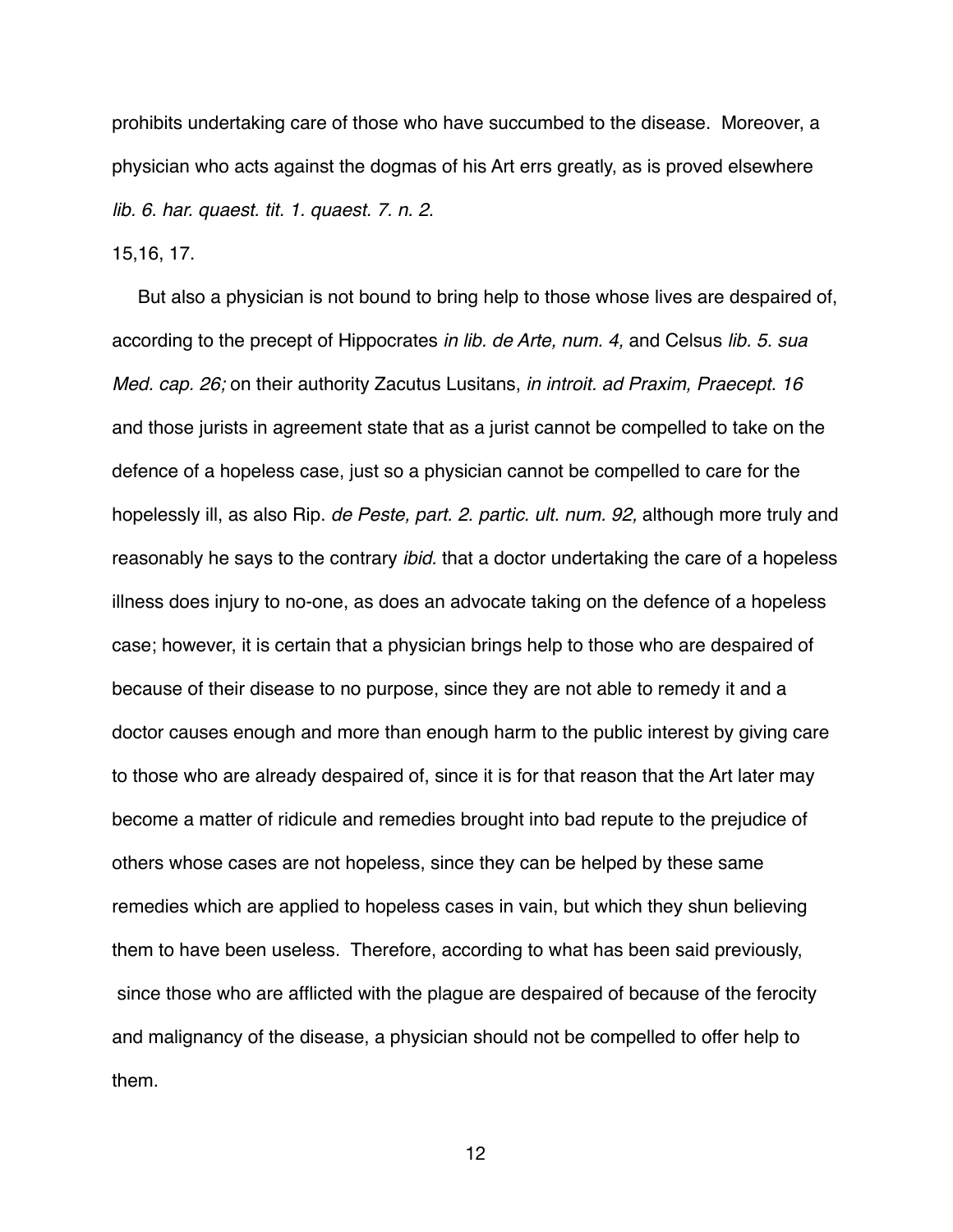## 18, 19 , 20

 Third. No-one who is in personal, present and certain danger of life is obligated to look out for the well being of another, since out of loving concern for their own body each person is bound to safeguard their own health rather than that of another person and although it is also considered a work of charity to care for the health of another, yet it is an even greater duty to care for one's own health. When a physician cares for those infected with the plague, he exposes his own safety to a clear and present danger of death: for we see from daily experience that most physicians who, eager for gain, undertake to care for those infected with pestilential diseases assuredly perish and we had enough and more than enough experience of this during the plague of this past year during which a number of the physicians who were appointed to care for the sick exchanged life for death. Therefore, if anyone merely approaching a place of pestilence is said to be testing God, according to Ripa, Mascardus and others, as I said *lib. 3. titul. 3. quaestione 1. numero 8,* by reason of the fact that any one approaching such a place exposes himself to danger of death very easily and without doubt, how much more we should maintain that a physician who commits himself to caring for, to touching and to observing those patients who are infected with the plague and to receiving their dying breath tests God and exposes himself to certain danger of death. And so out of zealous concern for his own health a physician is not bound to assist those infected with the plague and thus he cannot be compelled to do this by anyone else.

### 21, 22

 Finally, if a physician who is not employed by the state can never be compelled to give care, Carrar*. de Med. part. 2. number 91*, even less can he be compelled to do so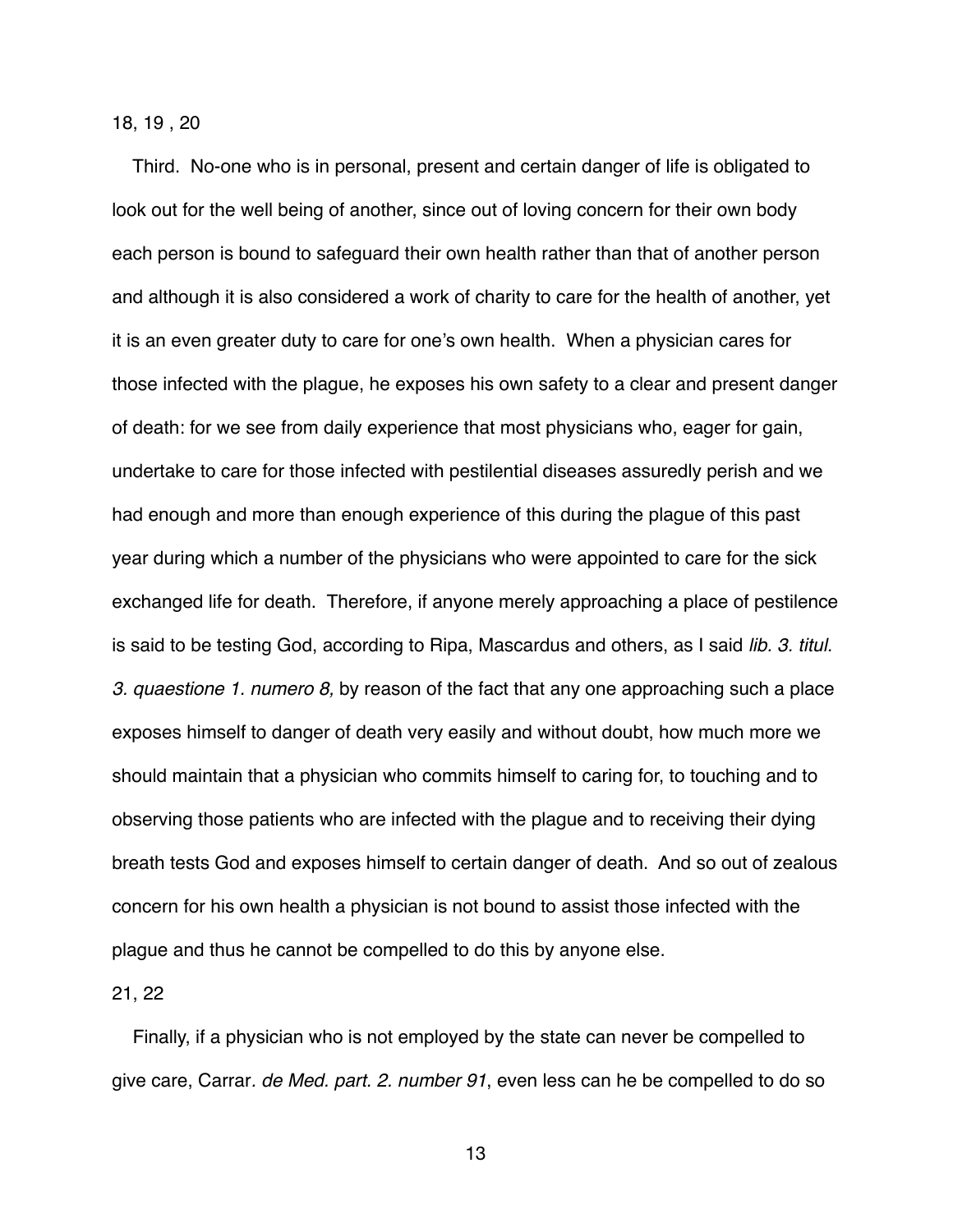in a time of plague, since he cannot do so without fear and evident danger to his own well-being, as has previously been said; indeed, if a physician, even one in the service of the state, cannot be bound to give care in extraordinary cases and is not bound to give care in a time of pestilence, as according to Corneus. *ibid.,* Carrar. says *loc. cit. part. 3. num. 60*., surely a physician not in the public service should be even less bound to give care in that same time of plague?

 Indeed this can certainly be demonstrated to be true from two notable examples. The first is that of Galen, a most distinguished man of medicine, who withdrew to his native city when there was a most virulent pestilence in the City [Rome] in order not to help those infected with the plague, as he says himself, *lib. de libr. propr. cap. 2.* Another example even more pertinent to our argument is that of Hieronynus Frascatorius, a doctor second to none. As reported by Petro Sforzia Pallavicen. *lib. 9. Histor. Conci. cap 13, part 1,* when Frascatorius, because of his celebrated reputation, was elected by the fathers of the Council as physician to the Council of Trent at a time when the council was in session and when the plague was beginning to spread, he obtained permission to depart, stating that he was under no obligation because of the virulence of the plague, even though he had been employed to give his services as a physician. 23…. Moreover, for the sake of bringing to light the truth of the matter, moved by the love of truth no less than by the support of physicians, I undertook this duty to try to examine the question to the best of my ability and there are some things I have had to presume. First. To speak plainly, it must be presumed that a physician can never under any circumstances be compelled to give care since by assuming doctoral insignia and swearing the oath which he takes upon himself, he binds himself to give care with no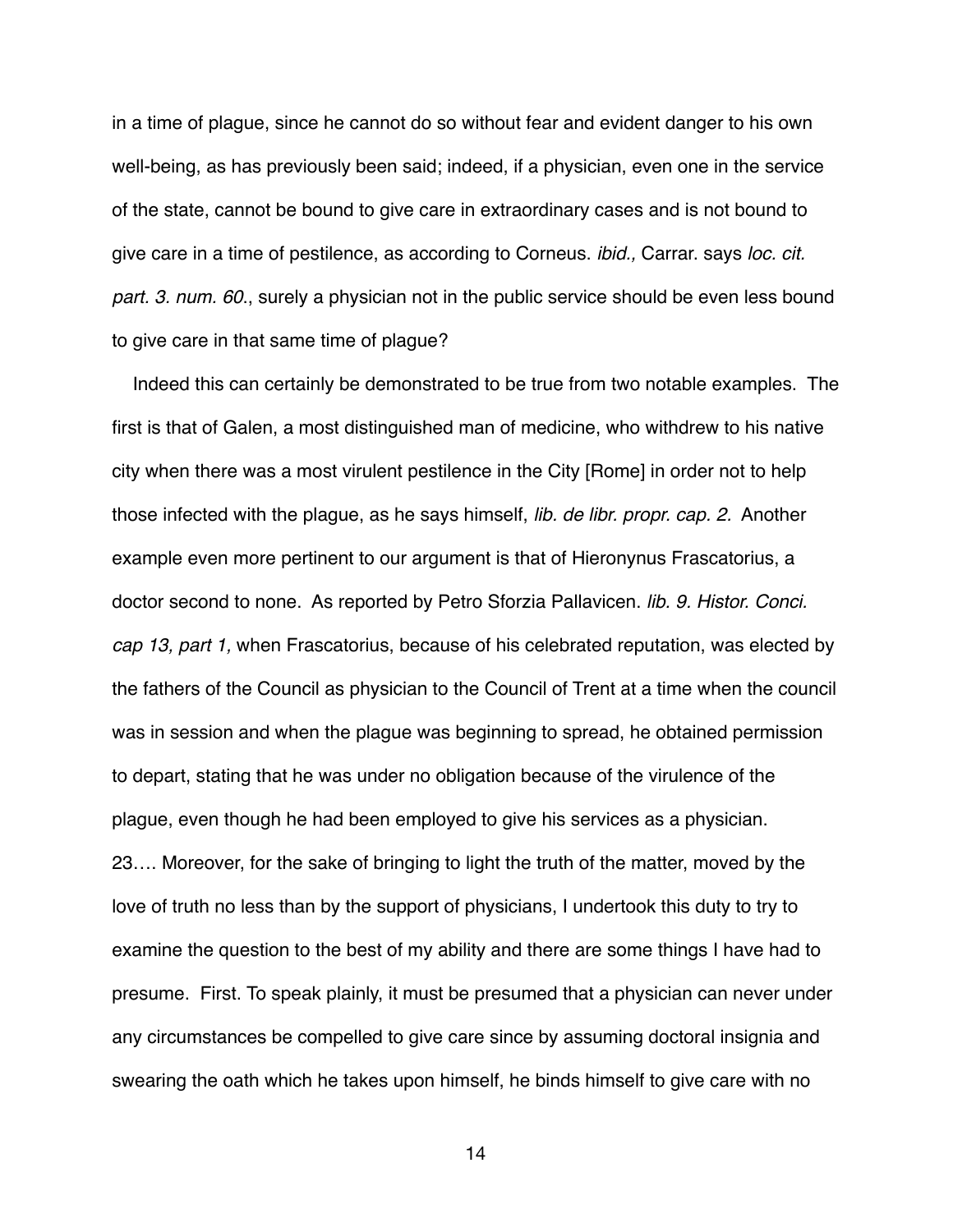obligation; for the obligation which arises to give care to paupers gratis and to urge the sick to undertake the sacrament of penance does not oblige him to give care but to give care to paupers gratis whenever he assists them, just as he binds himself to encourage the sick to take the sacrament of confession whenever he gives them care. Thus in plain words no obligation compels him to give care.

#### 24.

 Second. A precept taken from a similar one can make the same argument. A physician is not unreservedly bound to assist a pauper, but only to give care when there is no other doctor able to give help, Navarr. *in Manual. cap. 25. num. 64,* according to physicians, Codronch. *de Christ. med. rat. lib. 1 cap. 33:* if, therefore, there are other physicians available, a physician is not bound to help a pauper who is placed in greater need than others living in the same place, much less will he be bound to assist when there are other doctors; thus he cannot be bound to give care by a judge and even less so by a bishop and this opinion ought to be observed in practice, for I do not know, nor have I ever heard, that a doctor has been compelled to give care against his will by either judge or bishop.

### 25.

 Third. It must be stated that when there is not a sufficient supply of physicians, a physician can be bound and compelled to give care. In my judgement, this is not only true if we are speaking about the sick who are suffering from severe diseases, but even if we are speaking about the sick who do not suffer serious illness. In the first case the matter is clear from those arguments which were brought forward earlier, *num. 3* and following. In the second instance there must be a distinction made as to whether an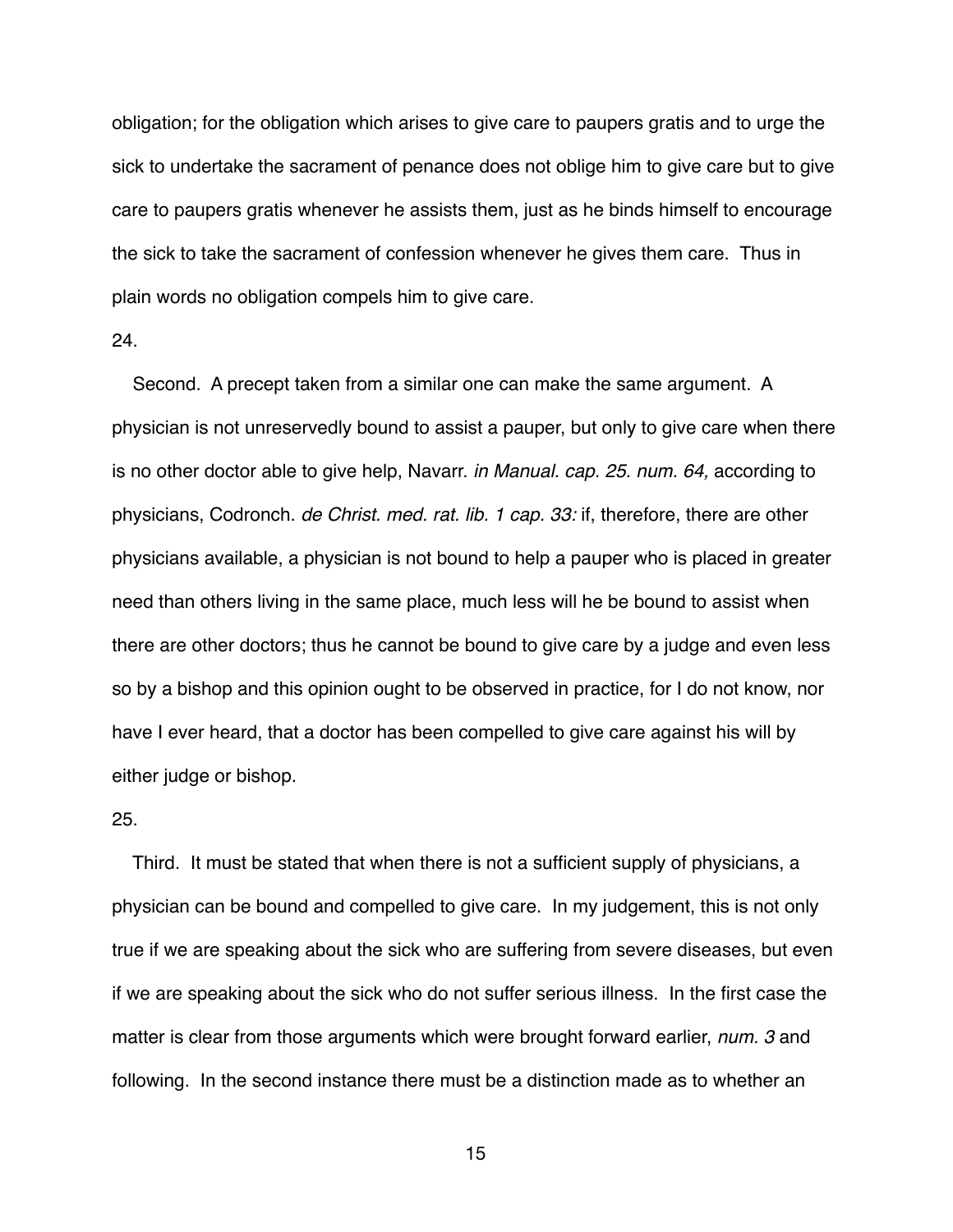illness, although initially mild in nature, can become so serious that it places a person in mortal danger, and this outcome can reasonably be feared, since some diseases naturally progress in this way; and then I say that a physician is to be bound and compelled give care, since it comes to the same thing not to succour a person who is placed in immediate danger of death and not to give care to a person who, although perhaps not in immediate danger, yet reasonably can be threatened by this same mortal danger; indeed, since it is easier to save a sick person from danger while the danger is remote than to remove him from the danger when he is overwhelmed by it, a physician will err much more seriously by neglecting the first than the second and he who takes precautions against danger before it falls upon him acts more prudently than if he delivers himself from danger which he could have prevented; for he who loves danger will perish from it. Thus, for example, if you can cure a patient afflicted with a mild quinsy by an easy and quick letting of the blood and yet you refuse to care for him, the stricken abscess will become so enlarged that afterwards it cannot be helped by any means and will suffocate the patient; and if you neglect to care for a person suffering from a simple tertian ague [ a form of malaria especially one which occurs in the Autumn], it can progress to occurring every second day from an intermittent fever and from every second day to a continuous and malign fever and although in the beginning you could have restored his health without difficulty, you will see that the patient has been placed in danger of death and finally be taken by death. However, when an illness is mild and not dangerous, a doctor will not be under any obligation since all danger to the safety of a patient is absent.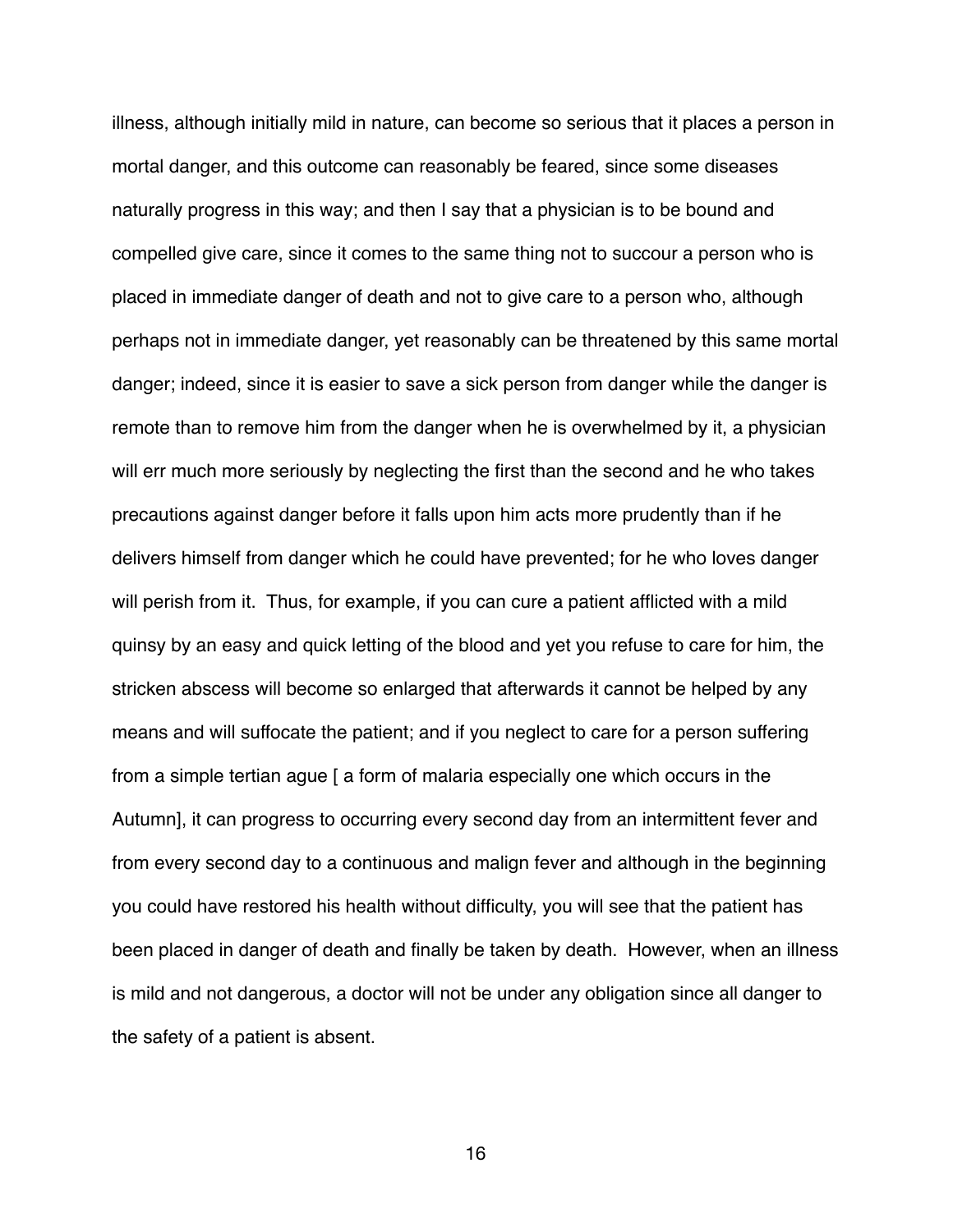26.

 Fourth. It must be put forward that in extraordinary cases, as in the case of the plague, when no other doctor is present to give care to the sick, a physician can be compelled to give care even though he is not employed by the state, since when public safety is endangered, a doctor who is able to help and refuses to care for the sick becomes guilty of the deaths of all those who died uncared for, according to the judgements which were put forward in section 3 and following.

27.

….Nor in my judgement is there anything compelling in the assertion, *Carrar. de Medic. part. 3 num. 60,*. that a physician who has been employed is certainly not bound, nor can he be obliged to give care to those suffering from the plague on the grounds that he is not appointed to give care in extraordinary cases: I see that this opinion has also persuaded others since when a physician is employed, he does not accept extraordinary cases (as he should be bound to do), nor is it recommended either tacitly or in the open letters which are customarily released for doctors engaged by the state that he ought accept them; this very exception is always found and yet where this exception is due to take effect though an appointment by lottery, there ought to have been some mention of it somewhere: although it in no way exists, such an exception ought to give no support for a physician who is employed, unless we consider customary practice overcomes this difficulty.

 Yet it can increase the difficulty that when this exception ought to have a place in respect to extraordinary cases, it would be necessary to describe which cases these are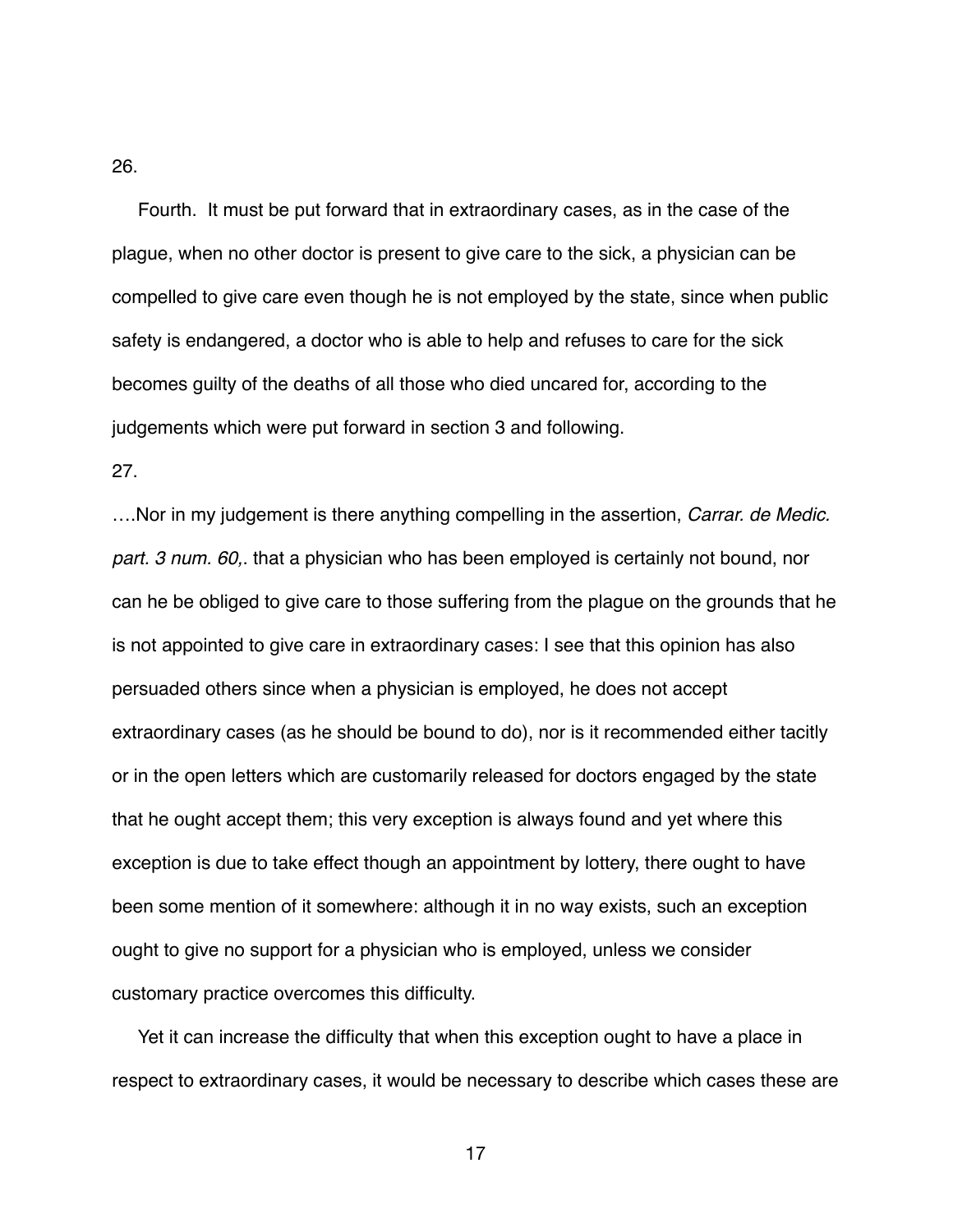and which cases ought to be considered extraordinary: for the plague is not the only such case, but other diseases are also given which are no less uncommon than even the plague, as is, for example, leprosy or especially elephantiasis, scurvy, cancers, aneurysms and other diseases, clearly epidemic, some of which are as rare as the plague itself. But since diseases of this kind are not common and do not infect many people but only a very few, the difficulty gives way in this case. Therefore, I have considered that a doctor who has been employed is bound to give care in all cases, even if when he is engaged he excepts extraordinary cases, especially the plague.

 I believe this position to hold the truth and especially to respect justice, which, as is stated in the opinion of the jurists, ought to be a consideration not only for a physician who has been employed, but also for any other public servants.

## 28, 29, 30.

 Fifth. It ought to be put forward that when there are several doctors in a location where the plague is very active and not one of them is willing to care for those infected with the plague, no matter what reward is offered, the matter ought to be settled by chance and the person on whom the lot has fallen should be able to be compelled to give care; otherwise, with the sick succumbing without any help, all doctors become guilty of the deaths of those who perish. However, it seems that a contrary opinion can be put forward maintaining that just as when several persons have wounded or killed a man and none of them is condemned to any ordinary penalty but to an extraordinary one, on the grounds that no one of them is guilty of homicide, for cases concerning this see Julius Clarus *Homicid. num. 3. libr. 52. sentent.*, the same ought also to maintained of physicians who all together refuse to give care to those sick with the plague so that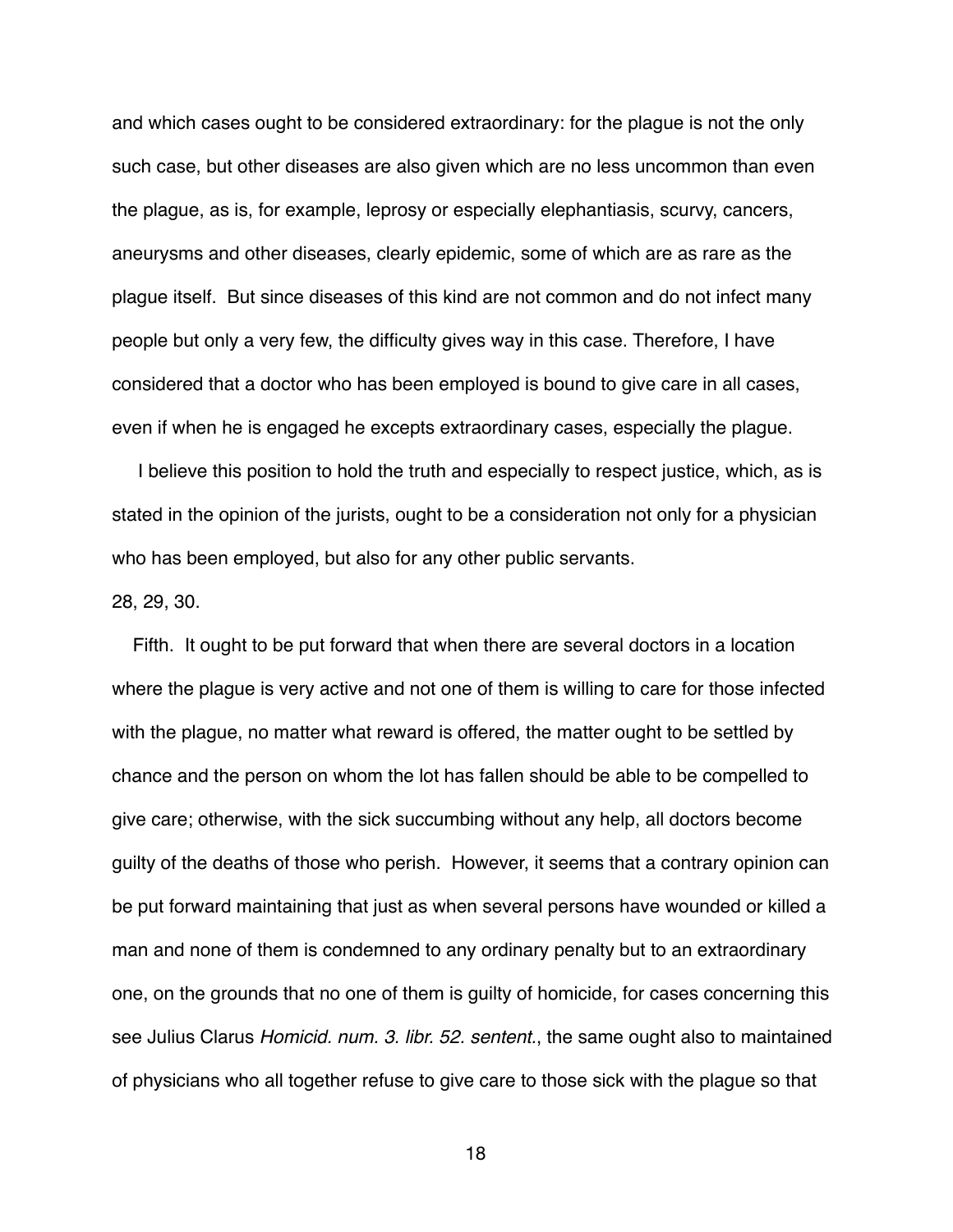no one of them is held guilty in respect to the deaths of those who are sick; yet it must be said that the proposition is different, since not always and not in every case is the conclusion confirmed regarding the number persons injuring and killing someone, but only in a case where it is not established which one of those committing the injury has killed him, whence not all are equally guilty and lest the less guilty be condemned, all are condemned to extraordinary punishment; but in our case all are equally to blame and all are equal in doing harm, whence all should receive punishment and be punished as if guilty of homicide since, although they were able to do so, they refused to save with medical help men placed in extreme danger of losing their lives.

 Nor ought it to be put forward in defence of these men that even if the sick had been tended by them, yet they would have perished because of the extreme virulence and malignancy of the disease, since it is not necessary, nor does it always happen that all those infected with the plague die, howsoever cruel and malignant the disease may be, and it is enough to include in blame the doctors refusing to give care if even the smallest number of sick could have been saved if they had been given care. 31.

 Sixth. If this is the case, it ought to be put forward that, as the plague flourishes without contact,( as I have already shown can happen *(libro tertio harum quaest. tit. 13 quaest. num. 21 and following),* any physician can be compelled to give care, even though he may not be employed by the state, provided that there is no other physician in place to give care, just as I said that physicians are bound to give care in the case of any other diseases with no difference observed between one case and another: for if a physician who refuses to care for those detained because of infectious pestilence can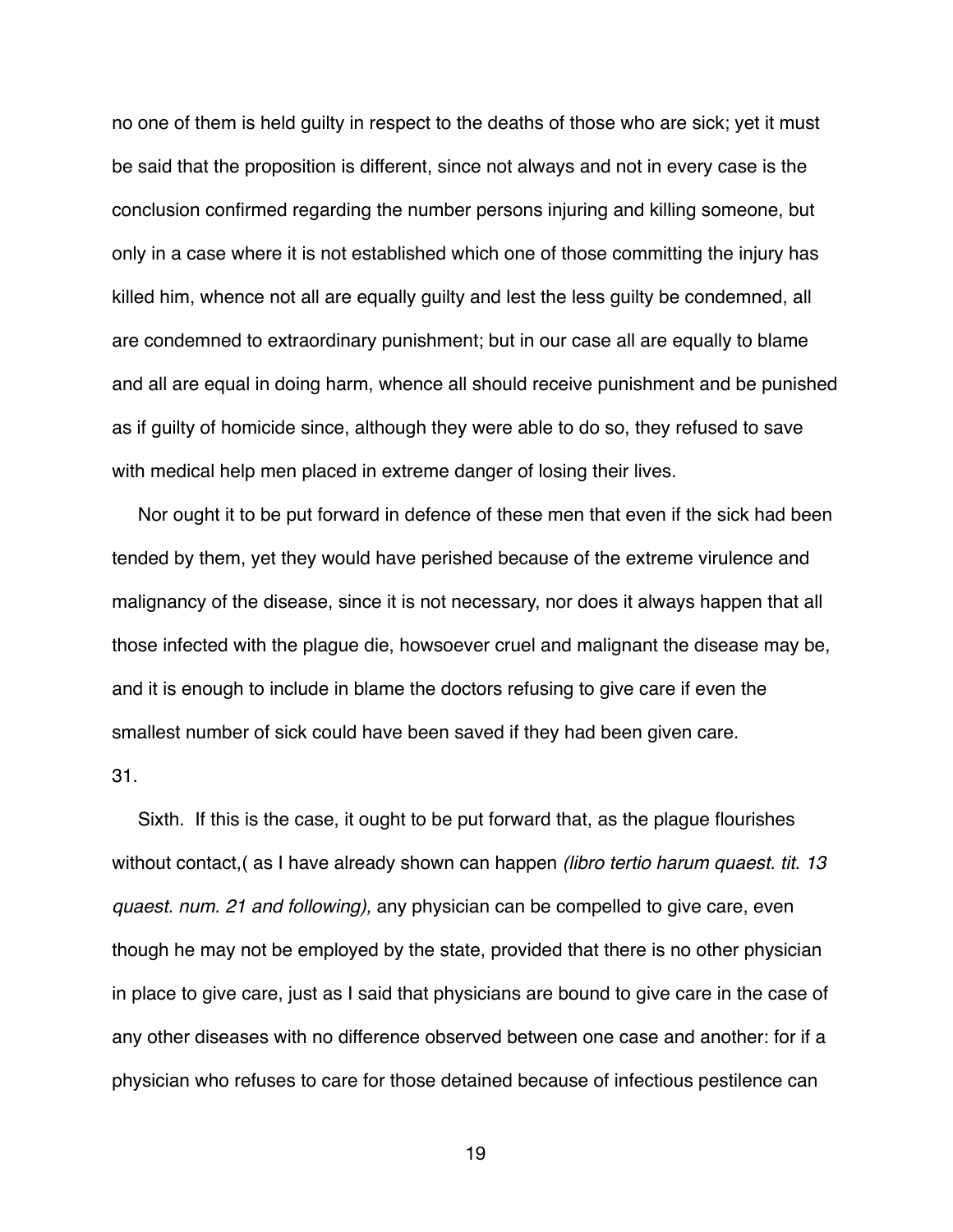be excused in respect to one circumstance on account of which there would be a present danger of being taken by the same pestilence and of his endangering life, yet this consideration does not exist in a non contagious pestilence. Therefore, in these same circumstances in which a doctor can be compelled to give care for other diseases, he can also compelled to give care in the case of a pestilence which is not contagious. 32.

 Seventh. It must be put forward that although a doctor can be compelled to give care in the previously mentioned cases, he should never be compelled to live in the same place with those who have been infected with the plague and in the place where these patients are detained: for the doctors are deemed burdened enough and more than enough and to be very fully satisfying their duty if they have visited the sick twice, or at the very least once, each day and in any case case no law or reason obliges them to go beyond their customary manner of visiting; and so it should be judged as a faulty decision resulting in the deaths of the doctors themselves and clear harm to the public good when doctors are compelled to live in the very same place where those infected with the plague are detained, for very soon they themselves are infected and die, so that other doctors absolutely refuse to serve and those who are present every day are compelled to substitute new physicians to give care: thus when an outbreak of the plague is of long duration, it may easily happen that all succumb to the plague. Therefore, after their daily visit to the sick, it is judged far more humane and just to allow physicians to look out for themselves by taking themselves home to a place less infected, while still living separately from the healthy and persons not exposed to the disease, and in the meantime they should fortify themselves against the virulence of the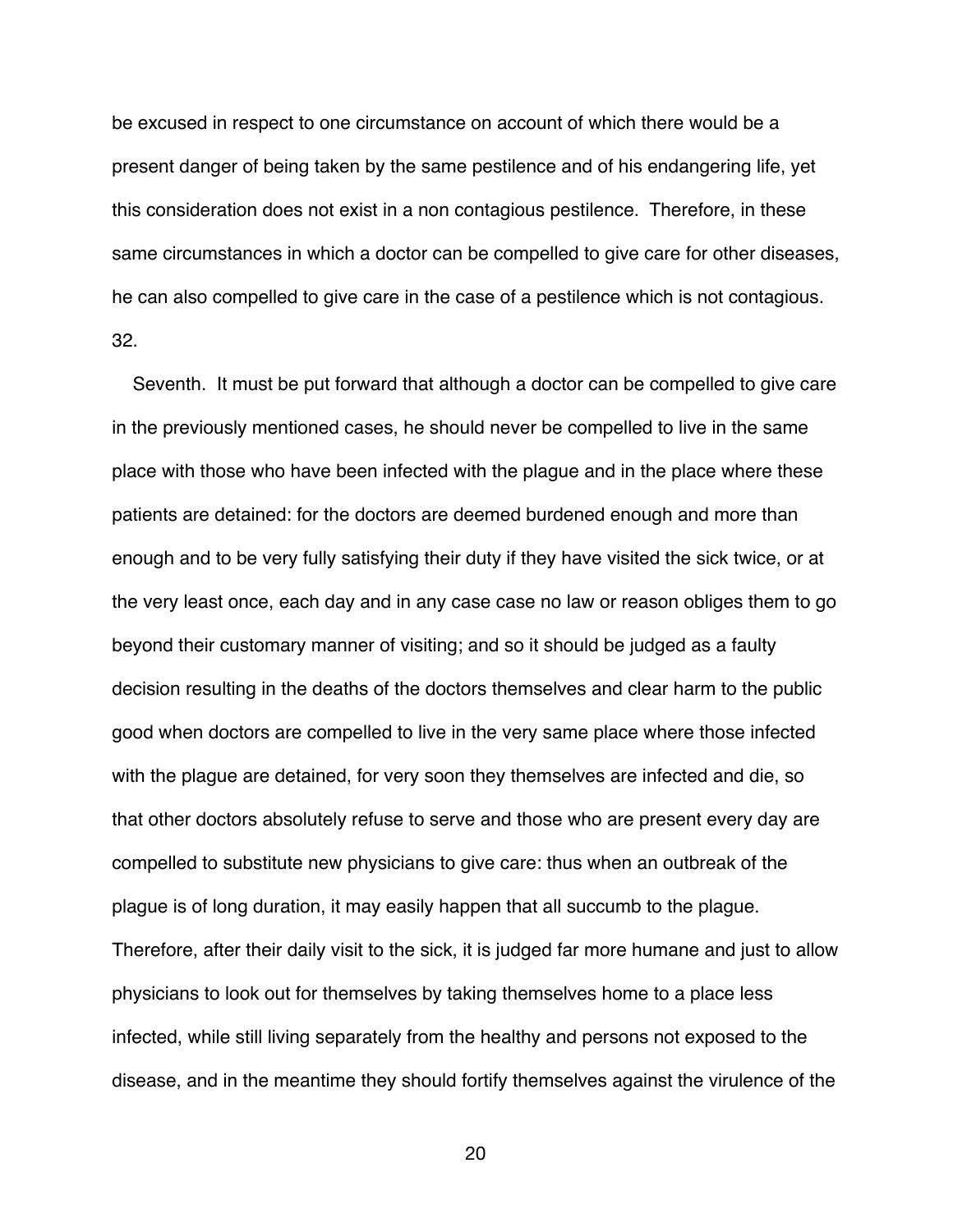contagion by every means so that they may remain strong and able to serve those infected better and more freely and without fear, otherwise, as recent experience has shown, by living with the infected they die very easily and in dying they present a greater responsibility to those who ought to care for the well being of doctors, and meanwhile the blameless doctors compelled to live in the pest house are destined to die.

## 33.

 Eighth. It must be put forward that in a time of plague, a doctor can serve by providing a substitute whenever he is compelled to give care separate from that service for which he had been hired; whereas, if he had been employed for this duty especially,. namely to care for those infected with the plague, he himself is bound to serve, since the duty is considered to have been one for which the person himself had been hired and for which the service of a substitute is not thought to be equal. But when a doctor is not hired specifically for this duty, he is not bound to serve in person but can be allowed to serve through a substitute, because if a doctor is not bound to give service in a case of necessity and when other doctors exist who can do the same service, much more is he considered to be released from the obligation of serving in his own person, provided that he serves through substitute to whom he gives satisfactory recompense, and so we see this observed at present here in the City and elsewhere in cases of this kind of pestilence.

## 34.

 Ninth. It should be set out that a doctor can never be compelled to give care without a due stipend, an appropriate reward, except in the case of a poor man and where there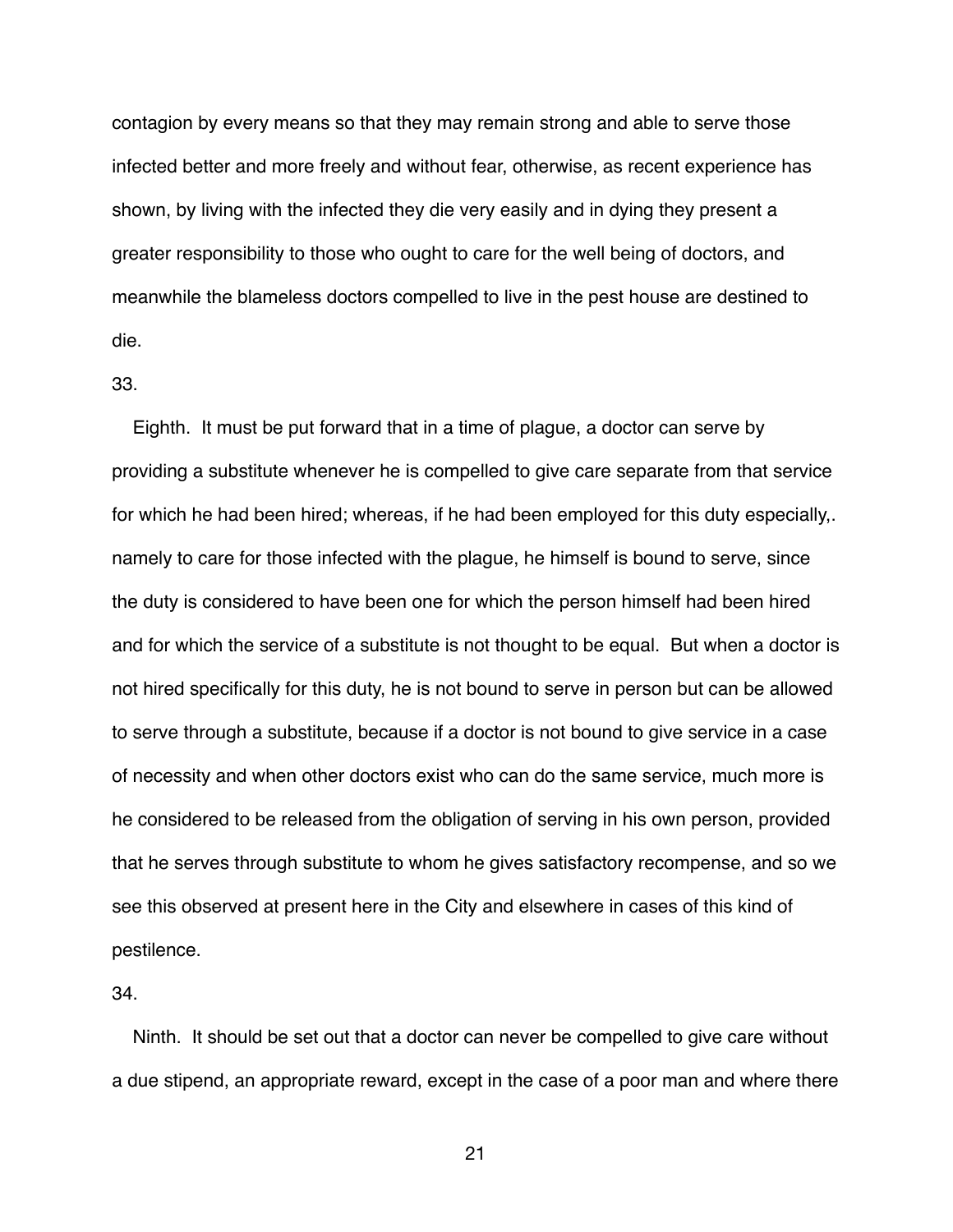is none to pay recompense on behalf of the poor man, as was stated earlier according to Navarra. This conclusion ought to be amplified so that no physician, even though employed, can be compelled to give care in a time of plague for his customary and agreed salary which ought to be suitably increased, as I said above according to Corneus.

### 35.

 And from these instances it can be understood what answer ought to be made to the opposing arguments on both sides: first, to what was said in defence of the affirmative, that a doctor can be bound and compelled to give service, since the duty of care is a public service.which anyone, even one unwilling, is bound to undertake, it should be responded that public duties are of two different kinds, for some have a binding obligation to carry out the concomitant duties in person, as, for example ,in the case of a bishop, parish priest, soldier and others, as well as a physician employed by the state; other duties do not have this obligation attached to the performance of the responsibilities, but they only consign the position and ability to perform the duties to whatever person it is agreeable or whatever the occasion or necessity has brought the duty to him. In the former case, as with a bishop or parish priest, or soldier or a physician employed by the state, it must be stated that a person can be compelled to perform the duty even against their will, in the latter case they cannot be compelled unless there is an urgent necessity; such necessity occurs in the case of persons who need the help of someone in the public service and from the lack of another who could offer the same service for the public good; one may give as an example a parish priest who is not bound to administer the sacraments outside his parish and yet, in a case of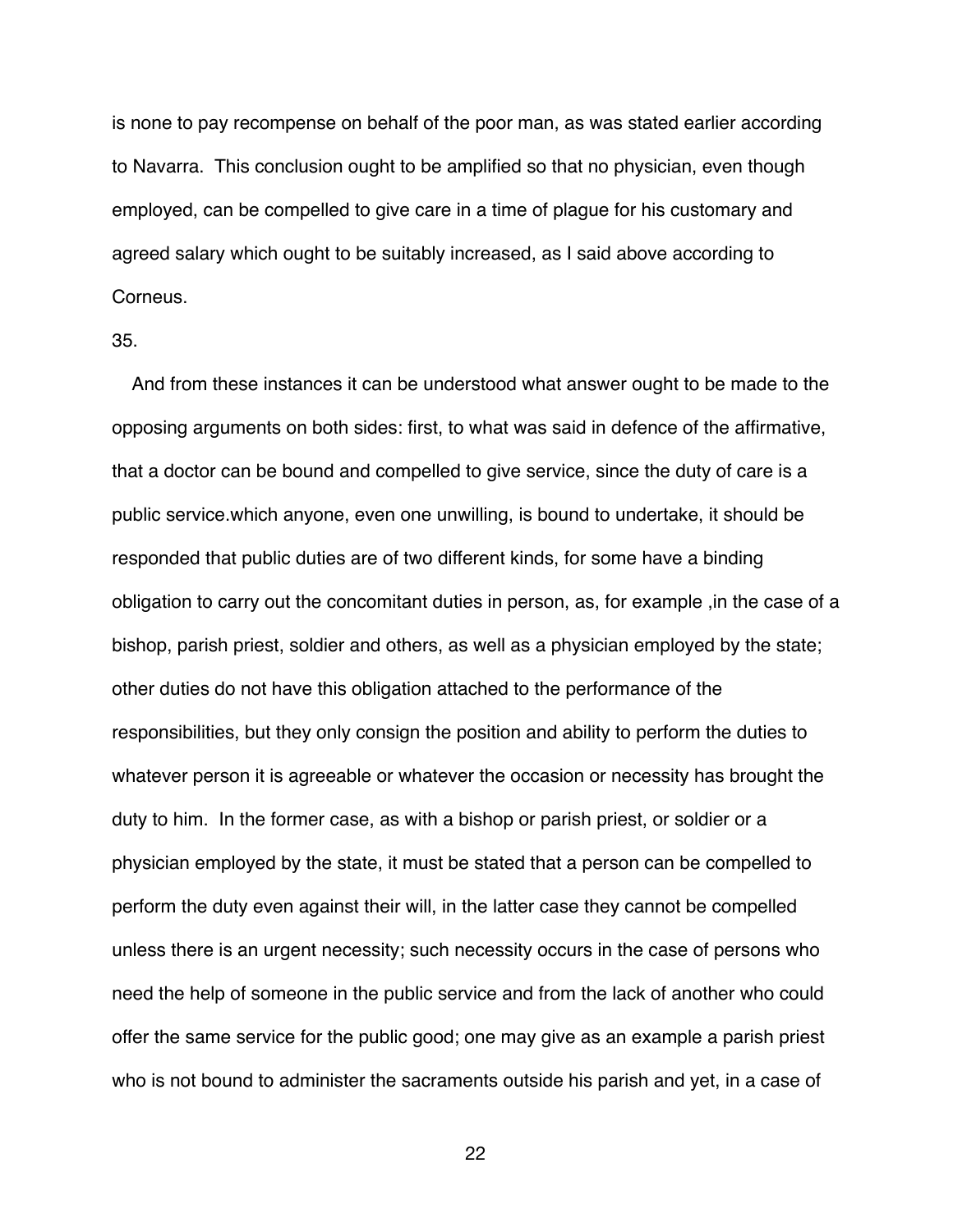necessity and by default or the absence of the proper parish priest, can be compelled to perform the office of a parish priest outside his own parish; for in a case of necessity not only can the priest of another parish be compelled to serve, but even a cleric can administer the sacraments in a time of virulent plague. If any priest can hear confession or absolve the excommunicate at such a time, how much more fair and appropriate is it be to be able to compel a parish priest to perform this duty, even though it may be outside his own parish? Ripa demonstrates this in a stronger case, *in tract. de Peste part. 2. partic. 3. num. 146.* But who has said that a doctor of law can be compelled at any time to assume the advocacy of any case when there is no necessity, no lack of another who could assume advocacy of this kind? Equally this must be said of a physician who, although he has received the distinction of a doctorate, yet has a public appointment, that he does not have a resulting obligation to practise his profession unless he is present in a situation of urgent public necessity, as the case of the Jurists also confirms.

## 36.

 In the same way it must be said that in dangerous circumstances a physician cannot be bound to give care to anyone who is ill when there is a supply of other physicians, but can only be obliged to do so when there is no other doctor to assume care, for then he will consider it true that he is bound to give care by legal precept, otherwise he will commit mortal sin; and thus he can be compelled to give service by a bishop that he may cease from sin, as Ripa said, and he can also be compelled by a judge, as Ripa added, and in summary, the only physician who remains in any place is obliged by the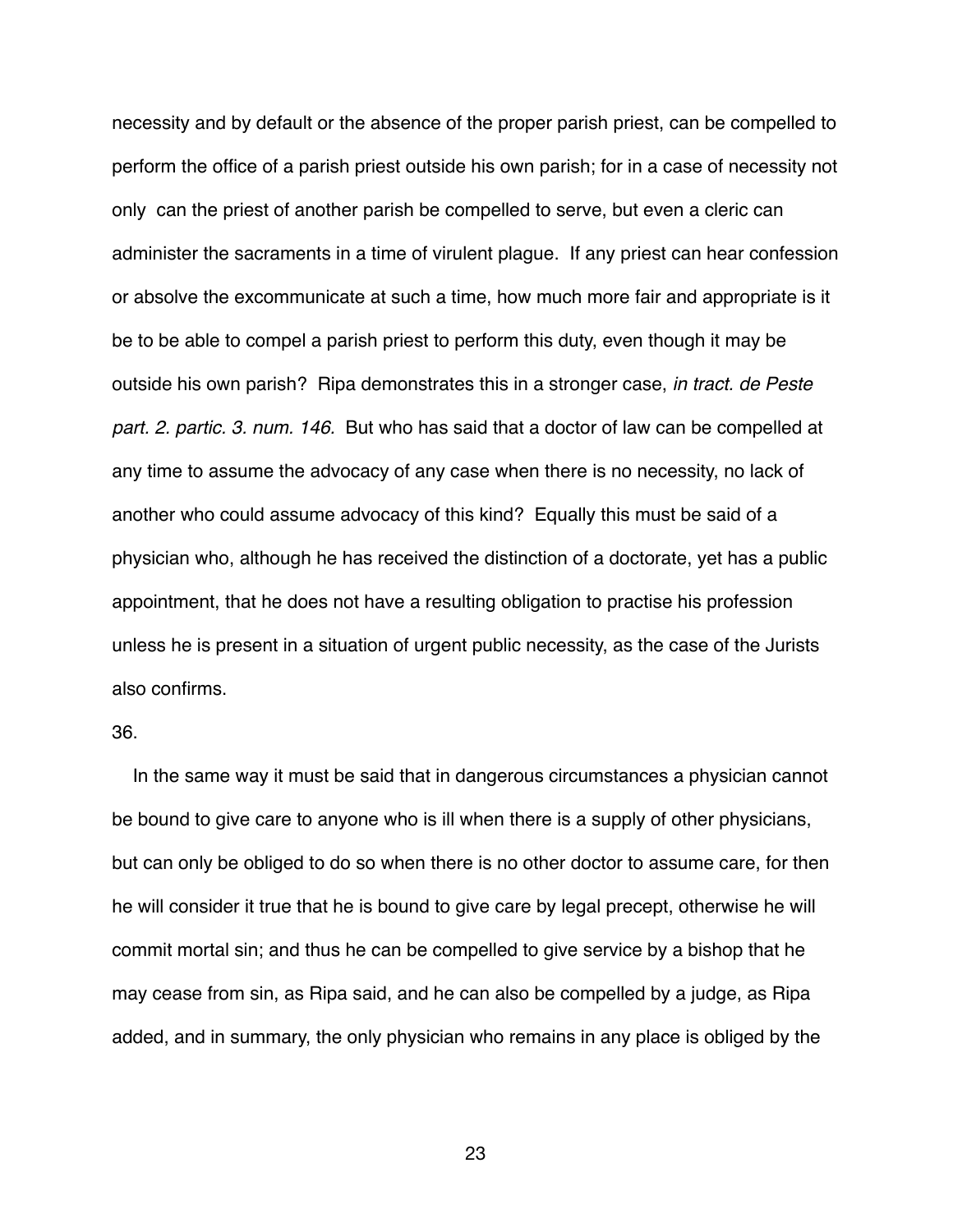law of charity and from precept to give care to any person whose life is in danger, even if that person is infected with the plague.

37.

 Nor is there an objection on the grounds that the obligation arising from love of one's own body, on account of which one is bound to care for one's own health first, is greater than the obligation arising from love for the well-being of one's neighbour, since the interests of public safety must most certainly be placed first before concern for individual health, and thus, in a time of plague, even with present danger to his own health, a physician is deemed to be obliged to give care to the sick detained by the plague when no other doctor is present who can assist them in this emergency.

38.

 Nor should we be satisfied by another response to the third argument brought forward in public debate for the affirmative, if it can indeed be elicited without reservation, that a physician causes the death of a man who cannot be be cured by any other physician, nor saved by another person except himself and with his help; but when on that account a physician has neglected or even refused to care for a patient whose life is danger, because he can be given care by another doctor and be delivered from danger of death, he can in no way be bound to offer assistance to such a sick person, as I gave as an example in respect to the poor and confirmed on the authority of Navarro and others.

39.

 Further, to the fourth argument for the affirmative, the response is that it is not everywhere accepted and concluded to be true that a doctor may be bound to give care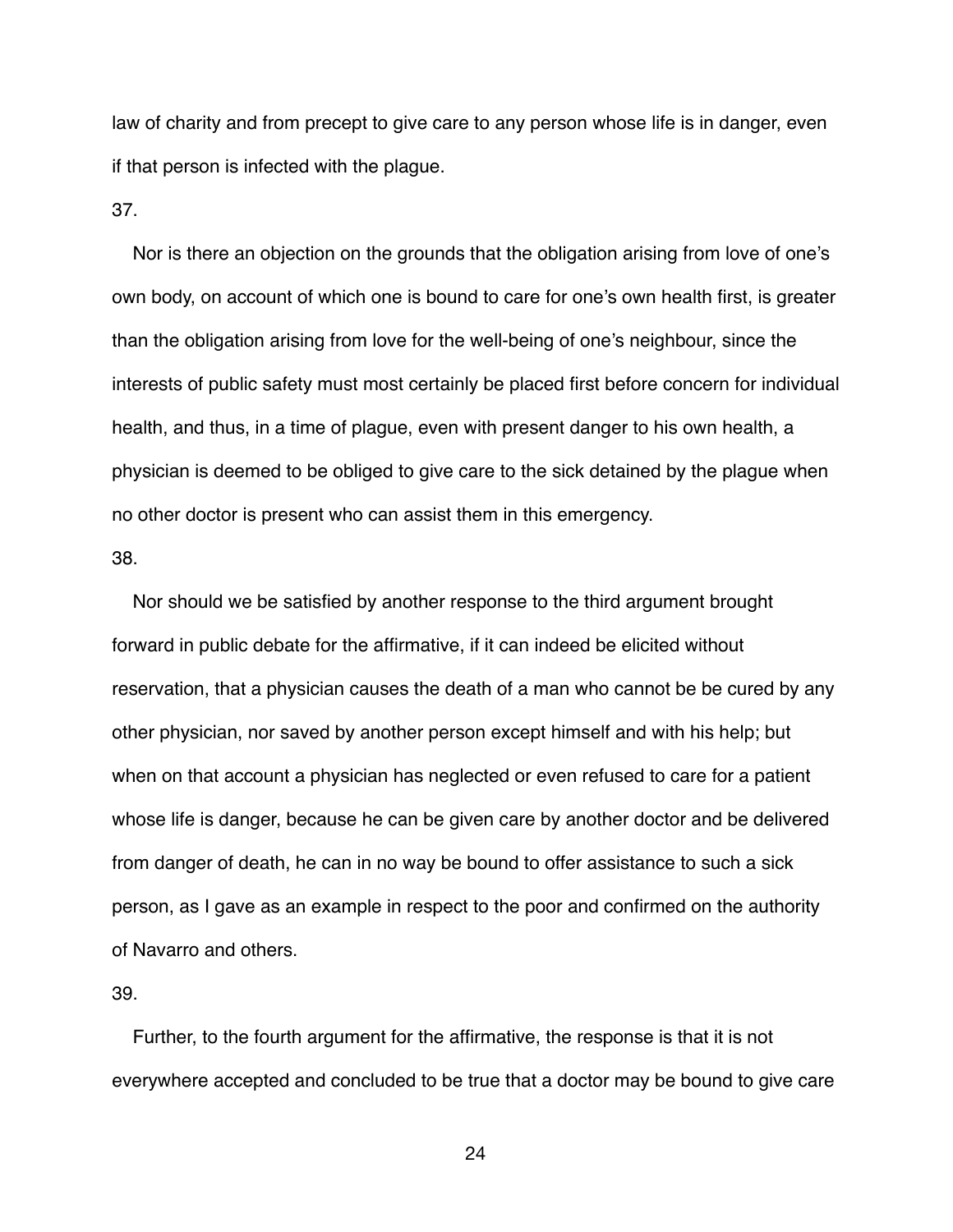even to the unwilling and that this conclusion has been proposed by experts in Canon Law and by very many doctors on the grounds that no benefit is conferred on an unwilling recipient, *l lnvito, Digestis. de reg. iur.,* and on the grounds that by sacred scripture we are admonished to ask that we may receive; therefore, in my opinion, Roderico a Castr. well advises, *lib. 3. Med. Polit. cap.14,* that a physician need not approach those who are ill unless they ask.

 And indeed how will a physician care for an unwilling person? Surely the utmost obedience of the patient himself is required for proper care? Surely the great teacher Hippocrates mentioned this particularly, *lib. 1 Aphor.;* moreover, he who is cared for unwillingly will in no way be persuaded to show himself obedient to his physician, rather he will do everything wrong and act against the orders of his physician; whatever the physician attempts for his health, he will destroy with his disobedience and will render useless. And assuredly I have wondered how the experts in Canon Law have ventured so far in regard to this question, as they have certainly made clear that they are not sufficiently instructed in the complexity of the Art and in those skills which are most necessary in caring for the sick. Yet since they are notable for their zeal except in this respect, one must wonder much more about some physicians who adhere to such an inflexible that they determine that one must proceed piously and with Christian charity in this matter; certainly they ought to be charged with being afflicted with excessive rigour except in cases where the sick were mad and because of this they refused the help of a doctor.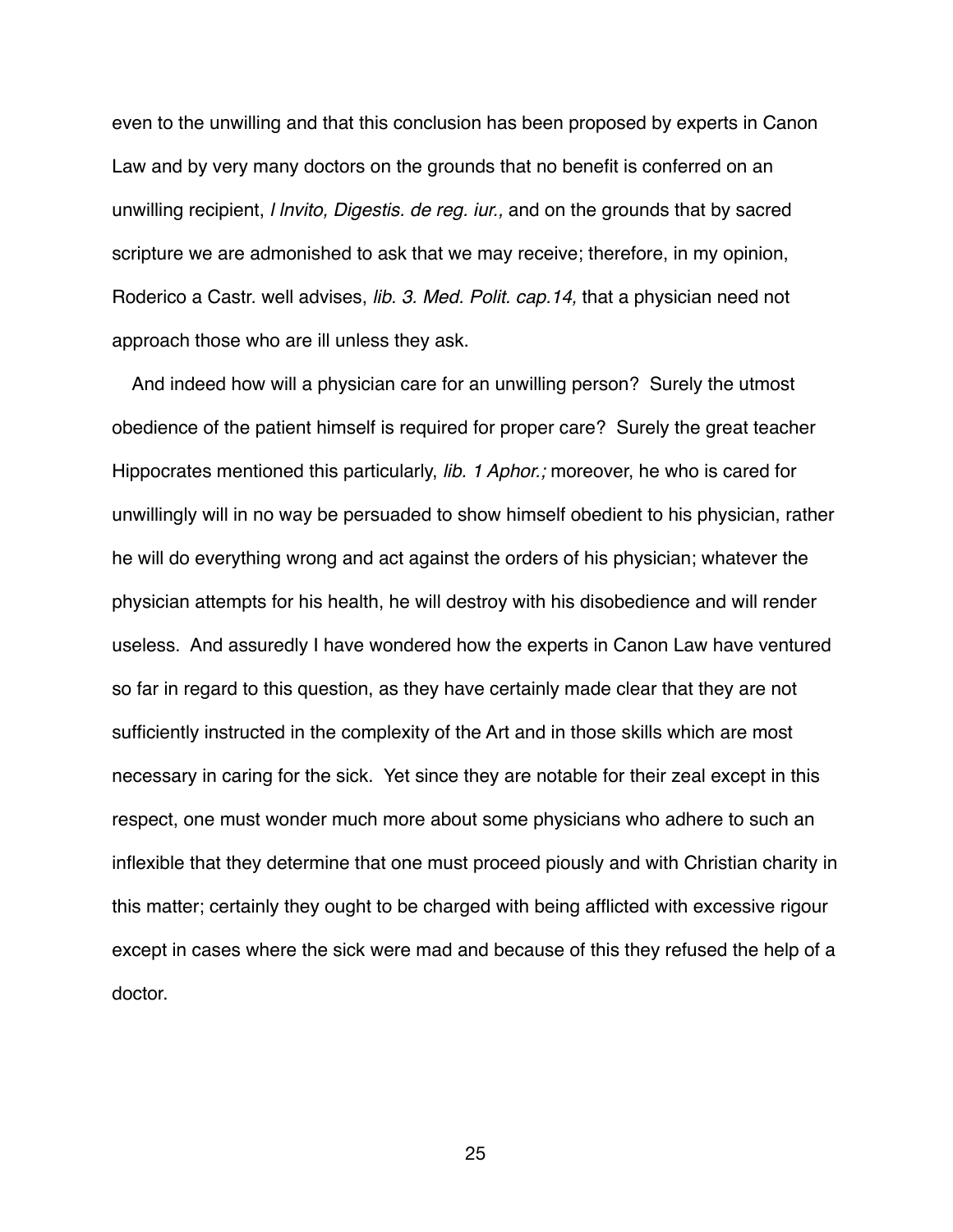Finally, it must be said in favour of the affirmative opinion that because of the privileges and exemptions granted to him and in which he rejoices, a physician is indeed bound to give care in the existing conditions about which we have spoken and it is enough and more than enough if, in the urgent necessity for public safety, he persists and he undertakes care of whatever is necessary at the time and is not seen to argue differently when there are no other doctors available who can offer help in this emergency, but it is in his hands alone to bring help. Therefore, provided that in the above mentioned urgent necessity a doctor has shown himself ready to bring aid to those who have been placed in this necessity, he has sufficiently satisfied his duty and rightly is able to enjoy the privileges and exemptions arising from his position as a physician.

 But the response to the arguments in favour of the negative position can be forcefully made in one and the same order which we have used in satisfying the arguments set out in favour of the affirmative.

#### 41-42.

40.

 First, it must be said that it is fitting that the services of a free Art also should be free, but necessity does not consider the law, *cap. sicut non alii de consecrat. distinct. 1,* and therefore nothing which happens because of a need so urgent that even free craftsmen can be compelled to offer their service without any prejudice to their freedom takes away from the freedom of the Art, since if necessity does not consider the law, it is not bound by usual practice. *l 1ff de off. Consul.;* thus the interest of public safety outweighs the exception brought forward to the contrary, indeed not only the interest of public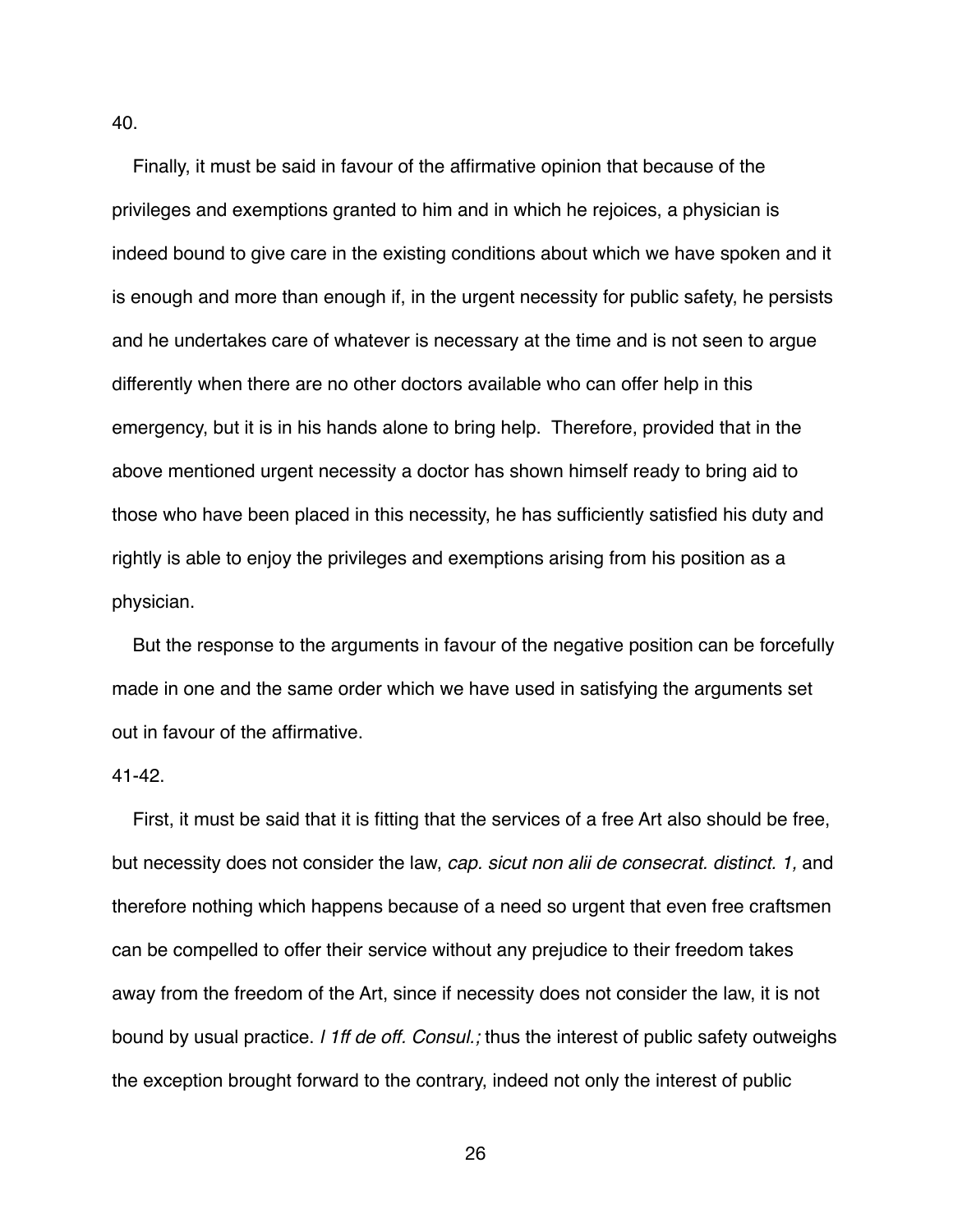safety, but even the interest of the safety of a particular person on account of the urgent necessity, since, although it may be conceded that a doctor is strictly bound by no obligation to give care, yet when the safety of a neighbour is in danger, he is obliged to help at least by the law of Charity, which is much more binding than any obligation, and the exception which proceeds from this dissolves away all opposition.

# 43.

 To the second, it must be said that the proposition that a doctor is not bound to undertake the care of an incurable disease simply is not true because the sick should never be despaired of and even placed in a situation of ultimate desperation where a doctor declares such and such a disease is incurable, for it is agreed that by undertaking the care of a disease of this kind a doctor does injury to no one and in this way he satisfies the precepts of the Art.

#### 44.

 Nor is what can be said against the earlier assertion, namely that the work of a physician in caring for incurable diseases is completely deceptive and therefore it is better that they not undertake this care, an objection since the work of a doctor in caring for diseases of this kind is absolutely not deceptive when one considers that with a suitable diet, by the prescription of some gentle remedies and by palliative care, as they say, and by assiduous care for the comfort of the patient, a physician can mitigate the disease and sometimes put off death itself for a long time. In addition, it is not true that the plague is an incurable disease, but only very obstinate, pernicious and deadly, since many more sick perish than are saved from it, although, from the other point of view, even so some are saved.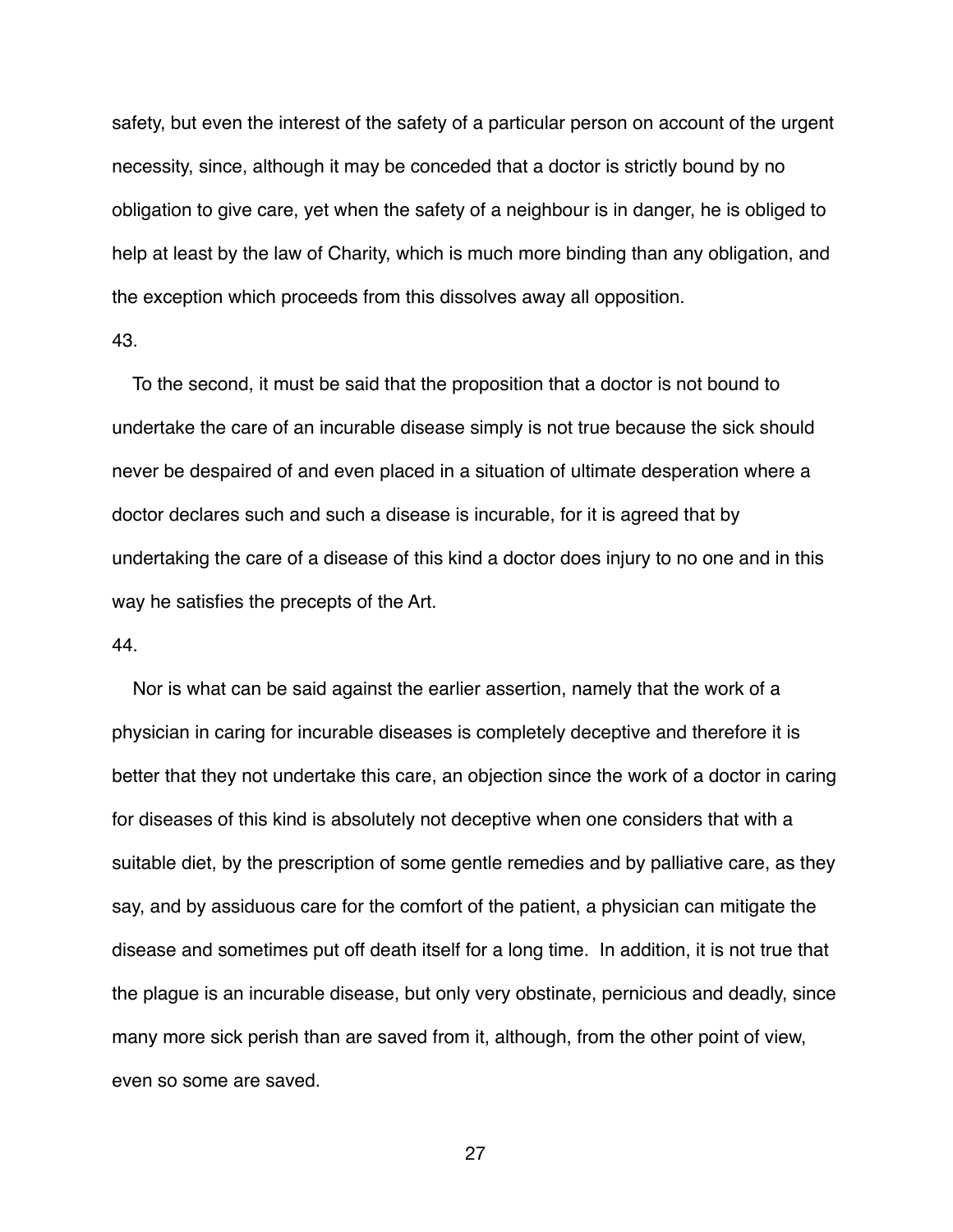Nor is it true that the plague is a disease inflicted by God, for although it may be agreed that sometimes the plague is sent by God, as both sacred and profane histories bear witness, and at times it appears because of the inexpiable crimes of men, yet very often it progresses in a natural course and has its origin in a natural cause and although, as has been said, very many men die because of their own great evil, yet sometimes the disease is overcome by natural remedies. Likewise it must certainly be said that a physician should not undertake the care of those who have succumbed to sickness and have already been despaired of, yet it is not true that those taken by the plague have been despaired of since we may try to save some of them with appropriate remedies and deliver them from an immediate death.

# 45.

 To the third point it must be said that although a physician places his own health in danger by giving care to those infected with the plague, this does not excuse him from giving care, since he is bound to do so in the interest of public safety, for the sake of which individual safety is put aside; besides with his many informed precautions, a physician can look after himself while he is giving care so that he does not incur any harm to his health. All practising physicians are sufficiently familiar with these precautions and if he puts them into use with due caution, he can safeguard himself with his own diligence. Experience teaches that those physicians who act prudently, observe moderation in their diet and carefully and moderately protect themselves with suitable precautions free not only themselves but some of their patients from the threat of plague and death. On the contrary it must be said that those physicians are at risk who have lived without moderation, have used either no remedies or more of a remedy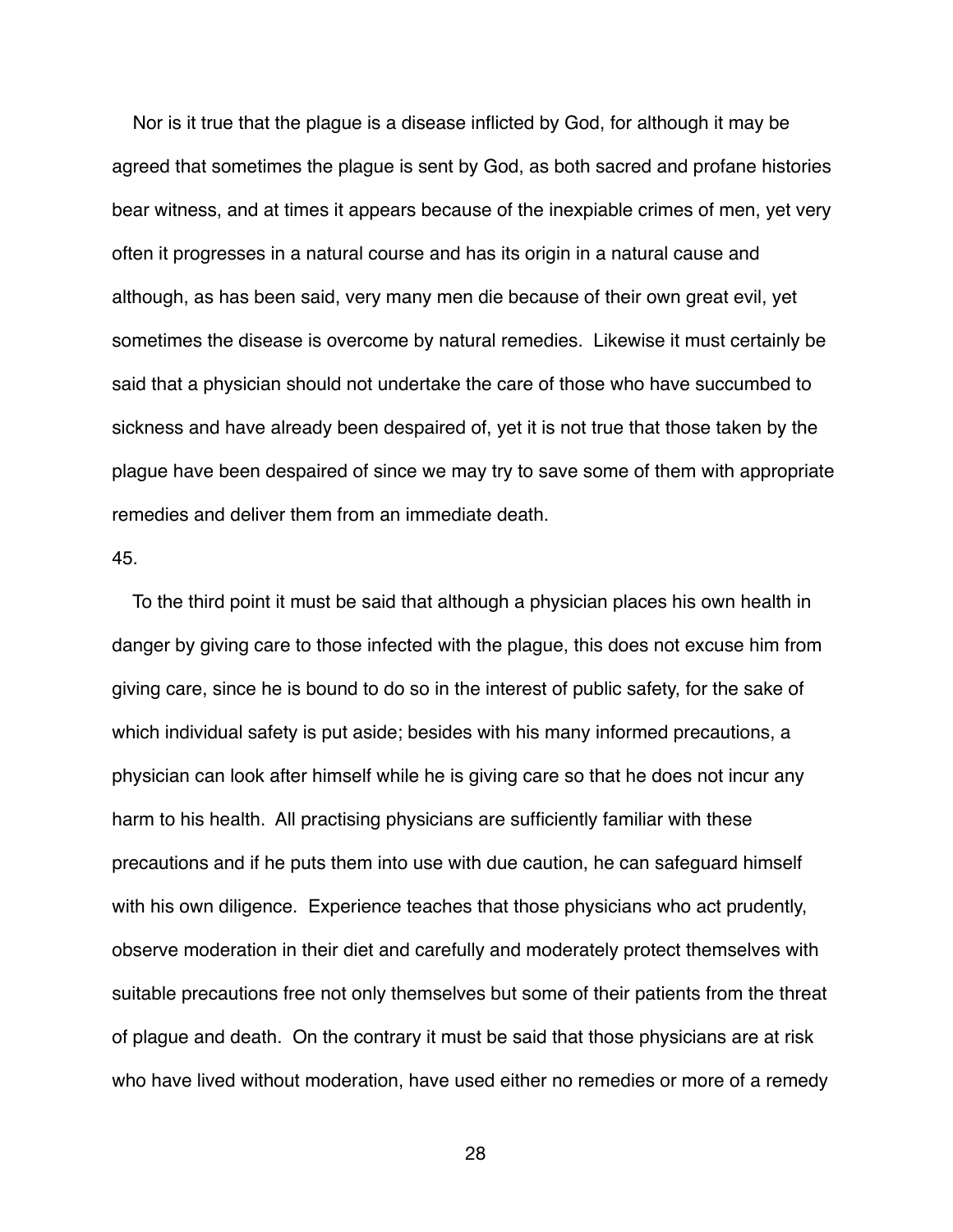than was needed or unsuitable remedies, swilling them down incautiously without method or measurement, or have approached too close when visiting patients, for these physicians clearly have been punished through their own fault.

 Therefore, even if it cannot be denied that to give care to those infected with the plague is certainly to place oneself in danger of death, yet since this is not a situation in which physician can avoid such danger and the situation occurs because it happens to serve the interests of public safety, a physician can be compelled to give care when no other doctor is available who can offer his aid in the circumstances.

# 46.

 Finally, it must be responded that although it may be true that an independent physician cannot be compelled to give care, yet necessity imposes an obligation even for a physician who is not under any other obligation; such necessity emerges, as has been stated, from the imminent danger to the lives of those who are ill and from the absence or lack of another doctor to give help, circumstances which are especially urgent in a time of plague.

 And to those examples brought forward concerning Galen and Frascatorius, who both left a city infected with plague, it must rightly be said that it was possible for both to care for themselves by fleeing the city since both in Rome and in Trent there was no lack of a number of other doctors to give care to those infected by the plague; moreover, although Frascatorius had been employed by the Council, he was able to leave since he was not under contract for cases of plague, according to the common opinion of the Jurists, although he himself thought the opposite, *num. 28 above.*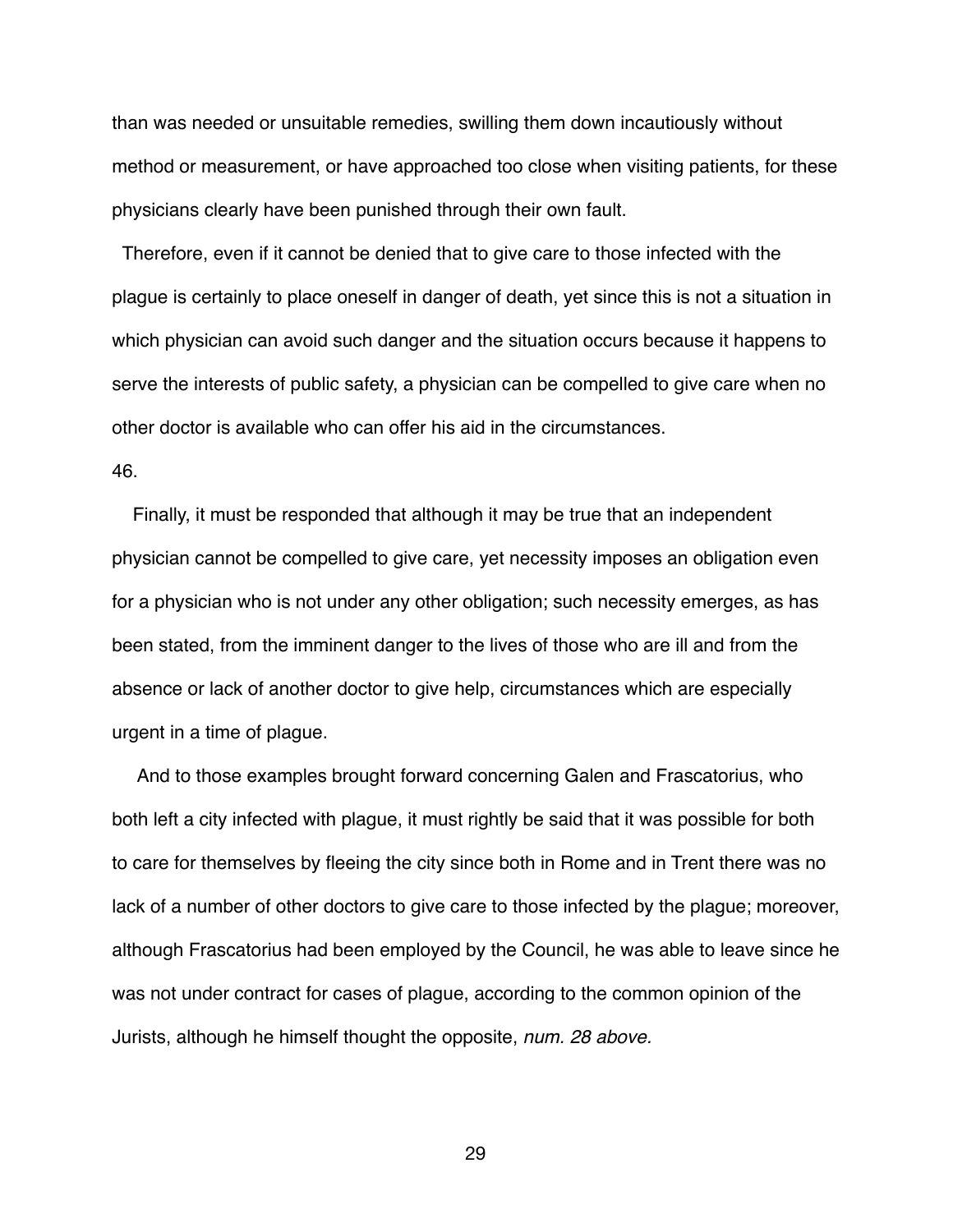And so from these arguments which I have collected together, it must be stated that an independent doctor, one who has not been employed, cannot be compelled to give care except when no one else in the place or city in which he lives can be found to give care to the the sick who are placed danger of death and especially to those suffering from the plague; for in this case the truth is that even a doctor who has never practised medicine but only received his doctorate and pursued gold instead, indeed even one who is undertaking the study of medicine so that he may practise in time can likewise be compelled by a shortage of other doctors and by the necessity of the public interest.

 Moreover, the understanding, which applies to both the independent physician and the one employed, that a physician cannot be compelled except by debt or a fitting honorarium or an increase in his usual reward should not be overturned.

## 48.

 As a corollary, moreover, it should be added that these same circumstances have much more pertinence in respect to persons who in a wider sense are included under the name of physician, as are surgeons, barbers, apothecaries, dealers in unguents midwives and others of this kind; for all these individually can be compelled to offer help in urgent necessity just as is the case for true physicians. But why, I ask, are these duties only required of physicians? Certainly any person whatsoever in a situation of urgent necessity is obligated to offer their help for the public good.

49.

 However, it should not be omitted that physicians should not be compelled by force to give service against their will because great harm to the sick can come from such use of

30

47.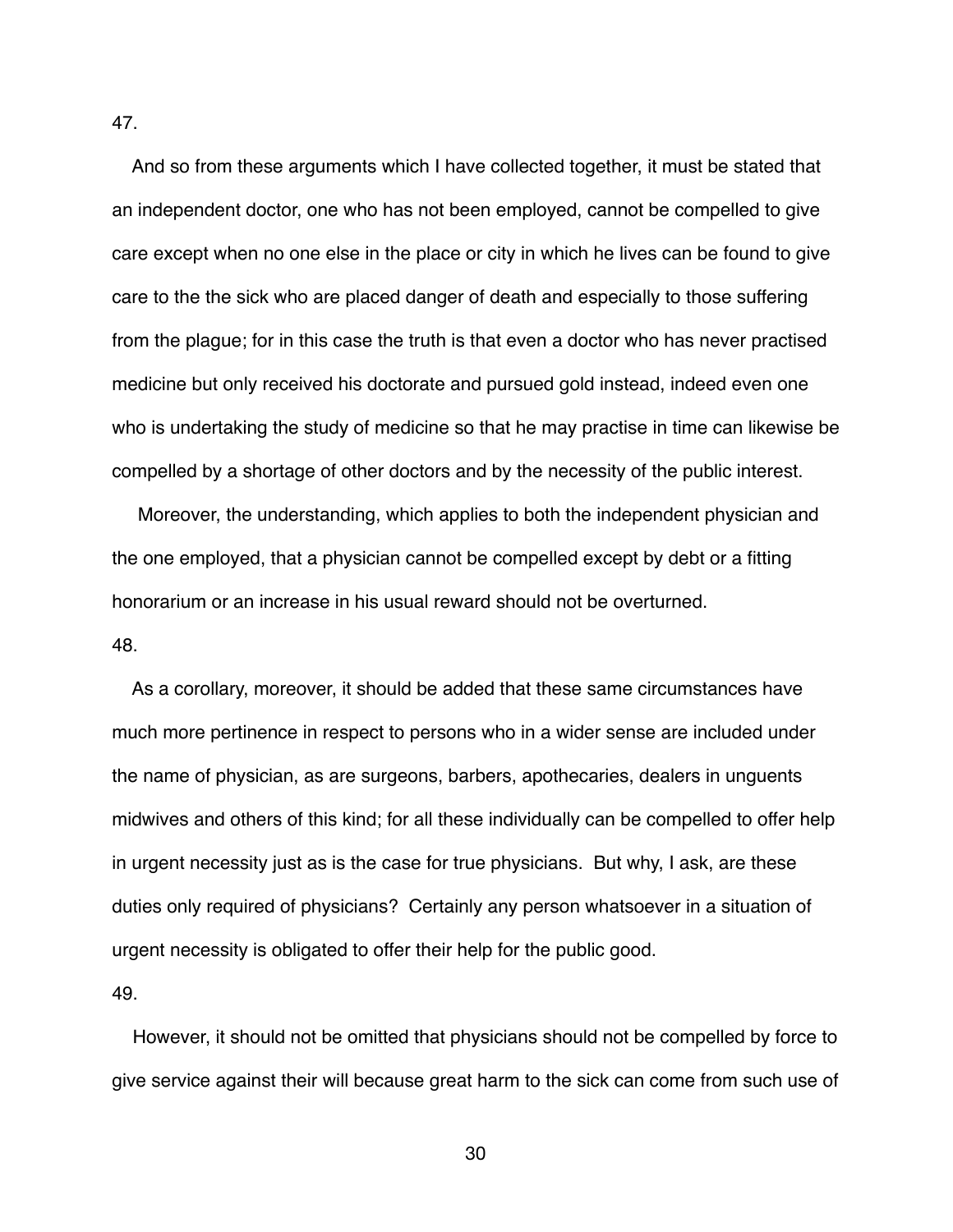force, see *Ambros. Paraeus lib. 21. sua Chirurg. cap. 11.* Therefore, instead they ought to be convinced with persuasive words, not by the offer of a reward which should be despised, and urged in the name of the Lord to undertake the task themselves and to give their care freely as pious works and for love of Christian charity, to claim a worthy reward not only from an earthly prince but from God himself, the giver of all good things; for certainly it must be considered wrongly done when doctors are marked down to give care to those infected with the plague as if they were defendants condemned to punishment and driven with great violence by guards to places where those infected with plague are detained and compelled to remain there to give care against their will with their spirits perturbed by fear of death and by the violence and injury they have suffered. But if after being tempted by gentle and sweet exhortations they refuse to obey, then their fault requires they may be compelled by whatever means. 50.

 Moreover, physicians should be reminded that even if they endure danger to their own lives by giving care to those suffering from the plague, they should not be so afraid to practise Christian charity, but entrust themselves willingly to the hands of God and their hope in Him. For He in whose hands are life and death and who alone cares for the helpless will preserve them from imminent peril, as we know He has done for others who, by the mercy God has shown to them, did not refrain from giving care to those sick detained by the plague, not only by giving care to them but by touching them and whatever pertained to their care, by observing with their own eyes and senses as Ludovic. Septal. says of himself, *libro de Peste*, a man, as doctors know, worthy of every praise and of excellent merit in matters of medicine; for here in Milan, when he